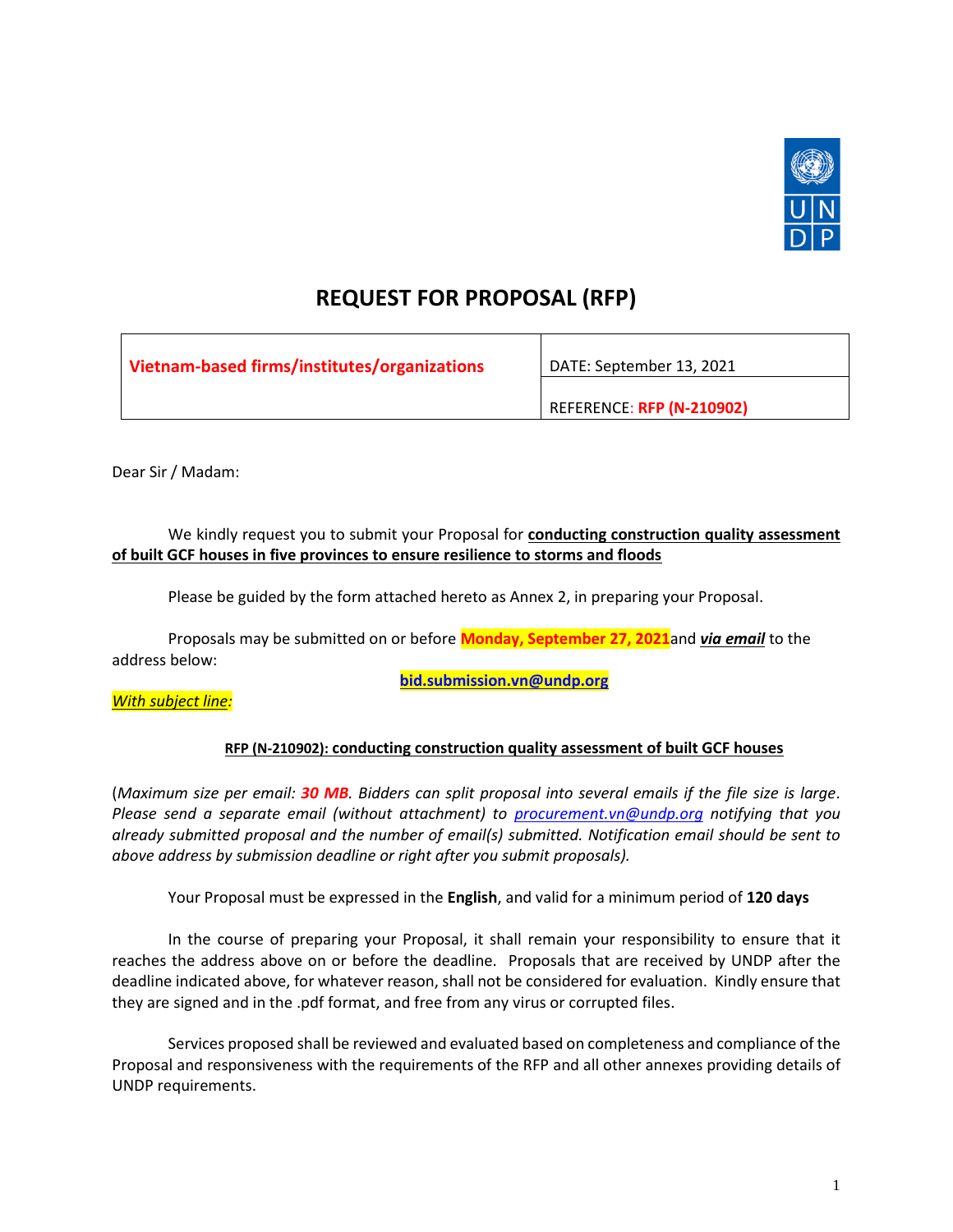The Proposal that complies with all of the requirements, meets all the evaluation criteria and offers the best value for money shall be selected and awarded the contract. Any offer that does not meet the requirements shall be rejected.

Any discrepancy between the unit price and the total price shall be re-computed by UNDP, and the unit price shall prevail, and the total price shall be corrected. If the Service Provider does not accept the final price based on UNDP's re-computation and correction of errors, its Proposal will be rejected.

No price variation due to escalation, inflation, fluctuation in exchange rates, or any other market factors shall be accepted by UNDP after it has received the Proposal. At the time of Award of Contract or Purchase Order, UNDP reserves the right to vary (increase or decrease) the quantity of services and/or goods, by up to a maximum twenty-five per cent (25%) of the total offer, without any change in the unit price or other terms and conditions.

Any Contract or Purchase Order that will be issued as a result of this RFP shall be subject to the General Terms and Conditions attached hereto. The mere act of submission of a Proposal implies that the Service Provider accepts without question the General Terms and Conditions of UNDP, herein attached as Annex 3.

Please be advised that UNDP is not bound to accept any Proposal, nor award a contract or Purchase Order, nor be responsible for any costs associated with a Service Providers preparation and submission of a Proposal, regardless of the outcome or the manner of conducting the selection process.

UNDP's vendor protest procedure is intended to afford an opportunity to appeal for persons or firms not awarded a Purchase Order or Contract in a competitive procurement process. In the event that you believe you have not been fairly treated, you can find detailed information about vendor protest procedures in the following link:

# [http://www.undp.org/content/undp/en/home/operations/procurement/business/protest-and](http://www.undp.org/content/undp/en/home/operations/procurement/business/protest-and-sanctions.html)[sanctions.html](http://www.undp.org/content/undp/en/home/operations/procurement/business/protest-and-sanctions.html)

UNDP encourages every prospective Service Provider to prevent and avoid conflicts of interest, by disclosing to UNDP if you, or any of your affiliates or personnel, were involved in the preparation of the requirements, design, cost estimates, and other information used in this RFP.

UNDP implements a zero tolerance on fraud and other proscribed practices, and is committed to preventing, identifying and addressing all such acts and practices against UNDP, as well as third parties involved in UNDP activities. UNDP expects its Service Providers to adhere to the UN Supplier Code of Conduct found in this link :

[https://www.un.org/Depts/ptd/sites/www.un.org.Depts.ptd/files/files/attachment/page/pdf/unscc/con](https://www.un.org/Depts/ptd/sites/www.un.org.Depts.ptd/files/files/attachment/page/pdf/unscc/conduct_english.pdf) [duct\\_english.pdf](https://www.un.org/Depts/ptd/sites/www.un.org.Depts.ptd/files/files/attachment/page/pdf/unscc/conduct_english.pdf)

Thank you and we look forward to receiving your Proposal.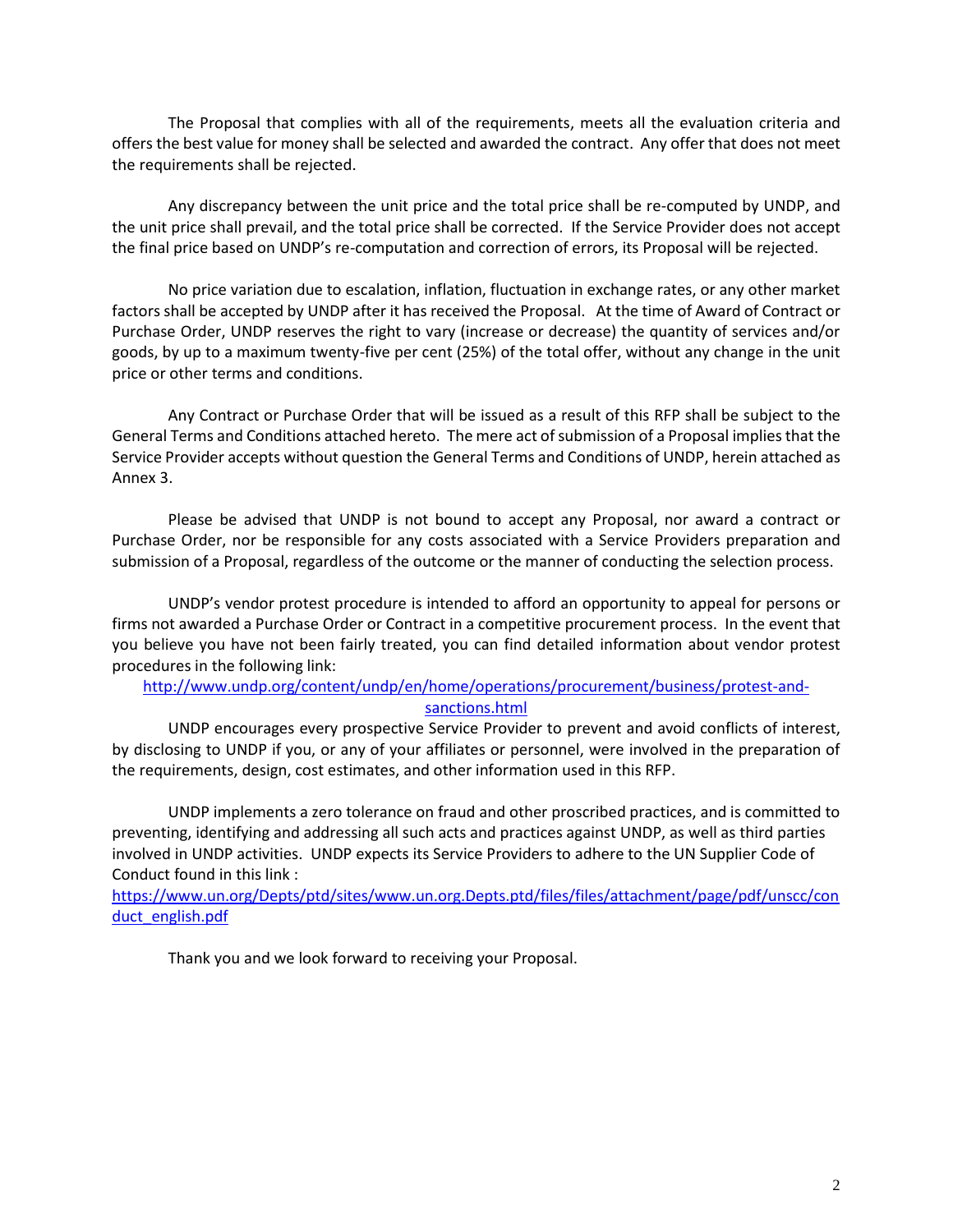# **Description of Requirements**

| Context of the           | Improving the resilience of vulnerable coastal communities to climate change     |
|--------------------------|----------------------------------------------------------------------------------|
| Requirement              | related impacts in Viet Nam                                                      |
| <b>Brief Description</b> | to conduct construction quality assessment of built GCF houses in five provinces |
| of the Required          | to ensure resilience to storms and floods                                        |
| Services <sup>1</sup>    |                                                                                  |
| List and                 |                                                                                  |
| Description of           | Please see Section V in the attached TOR (Annex 1)                               |
| <b>Expected Outputs</b>  |                                                                                  |
| to be Delivered          |                                                                                  |
| Person to                |                                                                                  |
| Supervise the            | UNDP Programme Management Specialist and Technical Consultant on Housing,        |
| Work/Performanc          | <b>GCF Coastal Resilience Project</b>                                            |
| e of the Service         |                                                                                  |
| Provider                 |                                                                                  |
| Location of work         | $\Box$ Exact Address/es [pls. specify]                                           |
|                          | ⊠ At Contractor's Location with travel to Thanh Hoa, Quang Binh, Thua Thien      |
|                          | Hue, Quang Nam, and Quang Ngai                                                   |
|                          |                                                                                  |
| <b>Expected duration</b> | Oct-31 December 2021                                                             |
| of work                  |                                                                                  |
| Target start date        | Early October 2021                                                               |
| Latest completion        | 31 December 2021                                                                 |
| date                     |                                                                                  |
| Facilities to be         |                                                                                  |
| Provided by UNDP         | $\Box$ Office space and facilities                                               |
| (i.e., must be           | $\Box$ Land Transportation                                                       |
| excluded from            | $\Box$ Others [pls. specify]                                                     |
| Price Proposal)          |                                                                                  |
| Implementation           |                                                                                  |
| Schedule                 | ⊠ Required                                                                       |
| indicating               | $\Box$ Not Required                                                              |
| breakdown and            |                                                                                  |
| timing of                |                                                                                  |
| activities/sub-          |                                                                                  |
| activities               |                                                                                  |
| Names and                |                                                                                  |
| curriculum vitae of      | ⊠ Required                                                                       |
| individuals who          | $\Box$ Not Required                                                              |
| will be involved in      |                                                                                  |
| completing the           |                                                                                  |
| services                 |                                                                                  |
| Currency of              | <b>United States Dollars</b>                                                     |
| Proposal                 | ⊠ Vietnamese dong                                                                |

 $1^1$  A detailed TOR may be attached if the information listed in this Annex is not sufficient to fully describe the nature *of the work and other details of the requirements.*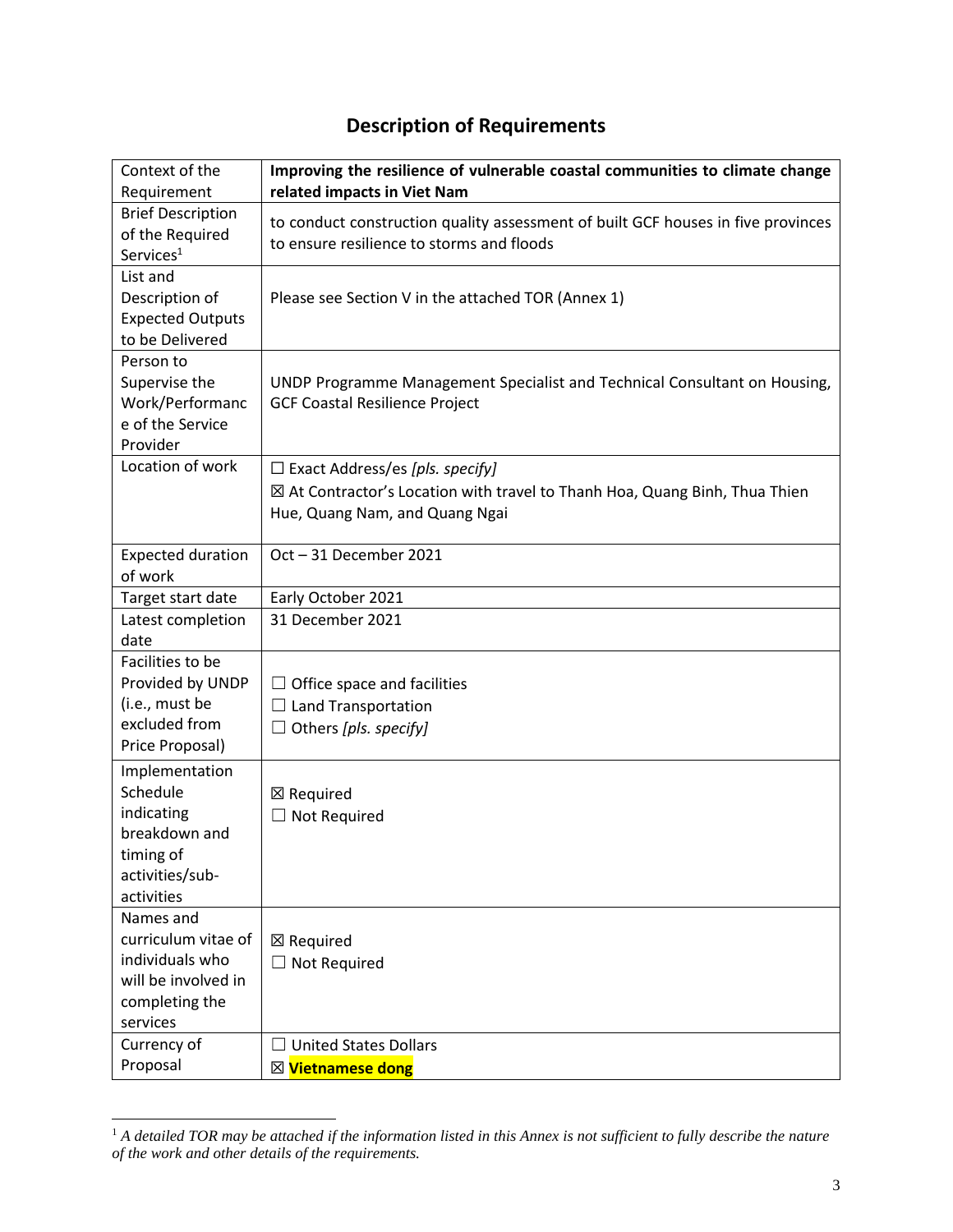| Value Added Tax                    | $\boxtimes$ must be inclusive of VAT and other applicable indirect taxes                                                                                                |
|------------------------------------|-------------------------------------------------------------------------------------------------------------------------------------------------------------------------|
| on Price Proposal                  | must be exclusive of VAT and other applicable indirect taxes                                                                                                            |
| Validity Period of                 | $\Box$ 60 days                                                                                                                                                          |
| Proposals                          | $\Box$ 90 days                                                                                                                                                          |
| (Counting for the                  | $\boxtimes$ 120 days                                                                                                                                                    |
| last day of                        |                                                                                                                                                                         |
| submission of                      | In exceptional circumstances, UNDP may request the Proposer to extend the                                                                                               |
| quotes)                            | validity of the Proposal beyond what has been initially indicated in this RFP. The                                                                                      |
|                                    | Proposal shall then confirm the extension in writing, without any modification                                                                                          |
|                                    | whatsoever on the Proposal.                                                                                                                                             |
| <b>Partial Quotes</b>              | ⊠ Not permitted                                                                                                                                                         |
|                                    | $\Box$ Permitted [pls. provide conditions for partial quotes, and ensure that                                                                                           |
|                                    | requirements are properly listed to allow partial quotes (e.g., in lots, etc.)]                                                                                         |
| <b>Payment Terms</b>               | As defined in the attached TORs                                                                                                                                         |
|                                    |                                                                                                                                                                         |
| Person(s) to                       |                                                                                                                                                                         |
| review/inspect/                    | As defined in the attached TORs                                                                                                                                         |
| approve                            |                                                                                                                                                                         |
| outputs/complete<br>d services and |                                                                                                                                                                         |
| authorize the                      |                                                                                                                                                                         |
| disbursement of                    |                                                                                                                                                                         |
| payment                            |                                                                                                                                                                         |
| Type of Contract                   | $\Box$ Purchase Order                                                                                                                                                   |
| to be Signed                       | $\Box$ Institutional Contract                                                                                                                                           |
|                                    | ⊠ Contract for Professional Services                                                                                                                                    |
|                                    |                                                                                                                                                                         |
|                                    | $\Box$ Long-Term Agreement<br>Other Type of Contract                                                                                                                    |
| Criteria for                       | ⊠ Highest Combined Score (based on the 70% technical offer and 30% price                                                                                                |
| <b>Contract Award</b>              | weight distribution)                                                                                                                                                    |
|                                    |                                                                                                                                                                         |
|                                    | $\boxtimes$ Full acceptance of the UNDP Contract General Terms and Conditions (GTC).<br>This is a mandatory criterion and cannot be deleted regardless of the nature of |
|                                    | services required. Non-acceptance of the GTC may be grounds for the rejection                                                                                           |
|                                    | of the Proposal.                                                                                                                                                        |
| Criteria for the                   | <b>Technical Proposal (70%)</b>                                                                                                                                         |
| Assessment of                      | $\boxtimes$ Expertise of the Firm <i>[indicate percentage]</i>                                                                                                          |
| Proposal                           | $\boxtimes$ Methodology, Its Appropriateness to the Condition and Timeliness of the                                                                                     |
|                                    | Implementation Plan [indicate percentage]                                                                                                                               |
|                                    | Management Structure and Qualification of Key Personnel <i>[indicate</i><br>⊠                                                                                           |
|                                    | percentage]                                                                                                                                                             |
|                                    |                                                                                                                                                                         |
|                                    | <b>Financial Proposal (30%)</b>                                                                                                                                         |
|                                    | To be computed as a ratio of the Proposal's offer to the lowest price among the                                                                                         |
|                                    | proposals received by UNDP.                                                                                                                                             |
| UNDP will award                    | ⊠ One and only one Service Provider                                                                                                                                     |
| the contract to:                   | $\Box$ One or more Service Providers, depending on the following factors                                                                                                |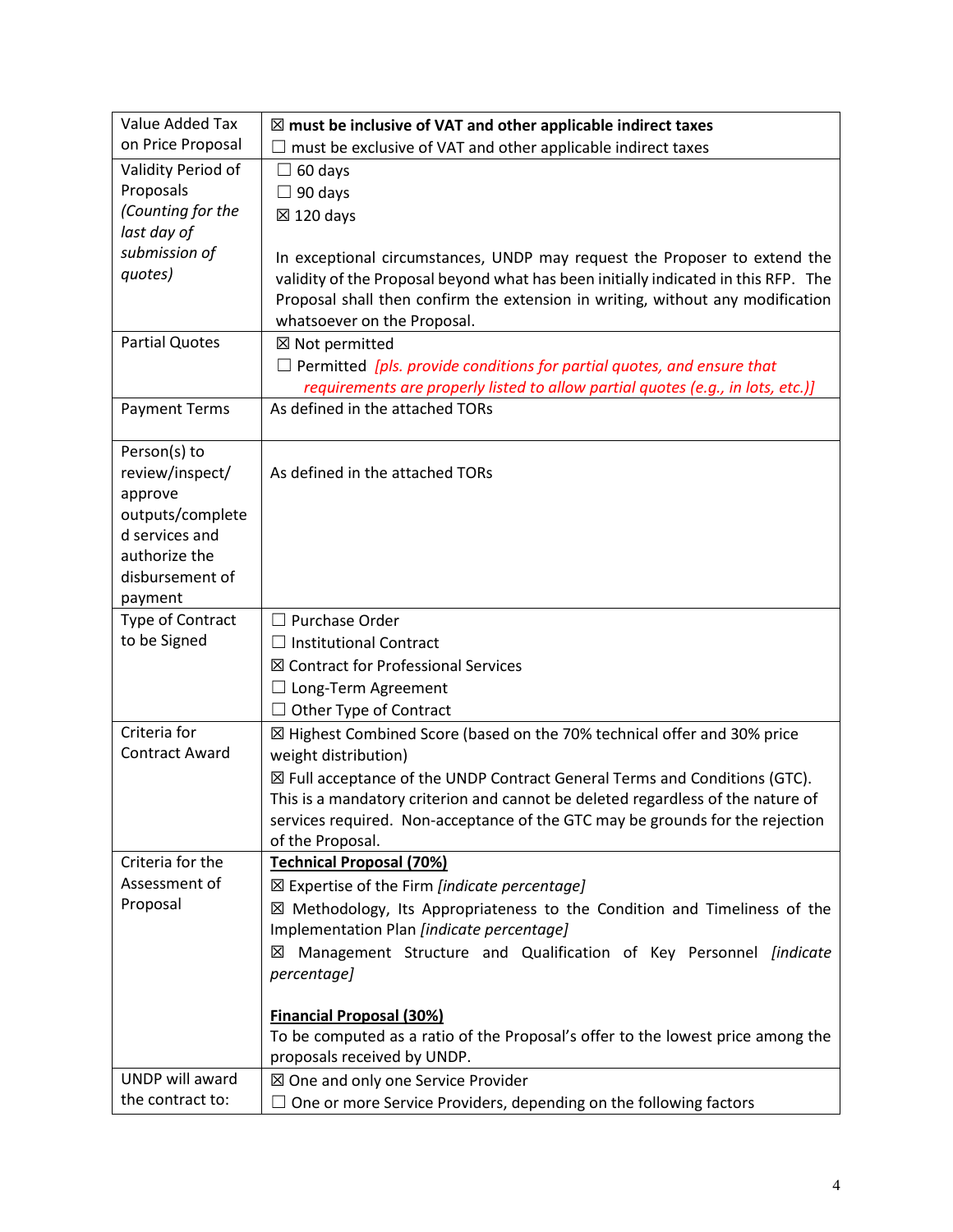| <b>Contract General</b> | $\boxtimes$ General Terms and Conditions for contracts (goods and/or services) |
|-------------------------|--------------------------------------------------------------------------------|
| Terms and               | (Attached as Annex 3)                                                          |
| Conditions <sup>2</sup> | Applicable Terms and Conditions are available at:                              |
|                         | http://www.undp.org/content/undp/en/home/procurement/business/ho               |
|                         | w-we-buy.html                                                                  |
|                         |                                                                                |
| Annexes to this         | $\boxtimes$ Form for Submission of Proposal (Annex 2)                          |
| RFP <sup>3</sup>        | $\Box$ Others:                                                                 |
| Contact Person for      | <b>Nguyen Thuy Nga</b>                                                         |
| Inquiries               | <b>Procurement Executive</b>                                                   |
| (Written inquiries      | Nguyen.thuy.nga@undp.org                                                       |
| only $)^4$              | Any delay in UNDP's response shall be not used as a reason for extending the   |
|                         | deadline for submission, unless UNDP determines that such an extension is      |
|                         | necessary and communicates a new deadline to the Proposers.                    |
| Other Information       | N/A                                                                            |
| [pls. specify]          |                                                                                |

<sup>2</sup> *Service Providers are alerted that non-acceptance of the terms of the General Terms and Conditions (GTC) may be grounds for disqualification from this procurement process.* 

<sup>&</sup>lt;sup>3</sup> Where the information is available in the web, a URL for the information may simply be provided.

*<sup>4</sup> This contact person and address is officially designated by UNDP. If inquiries are sent to other person/s or address/es, even if they are UNDP staff, UNDP shall have no obligation to respond nor can UNDP confirm that the query was received.*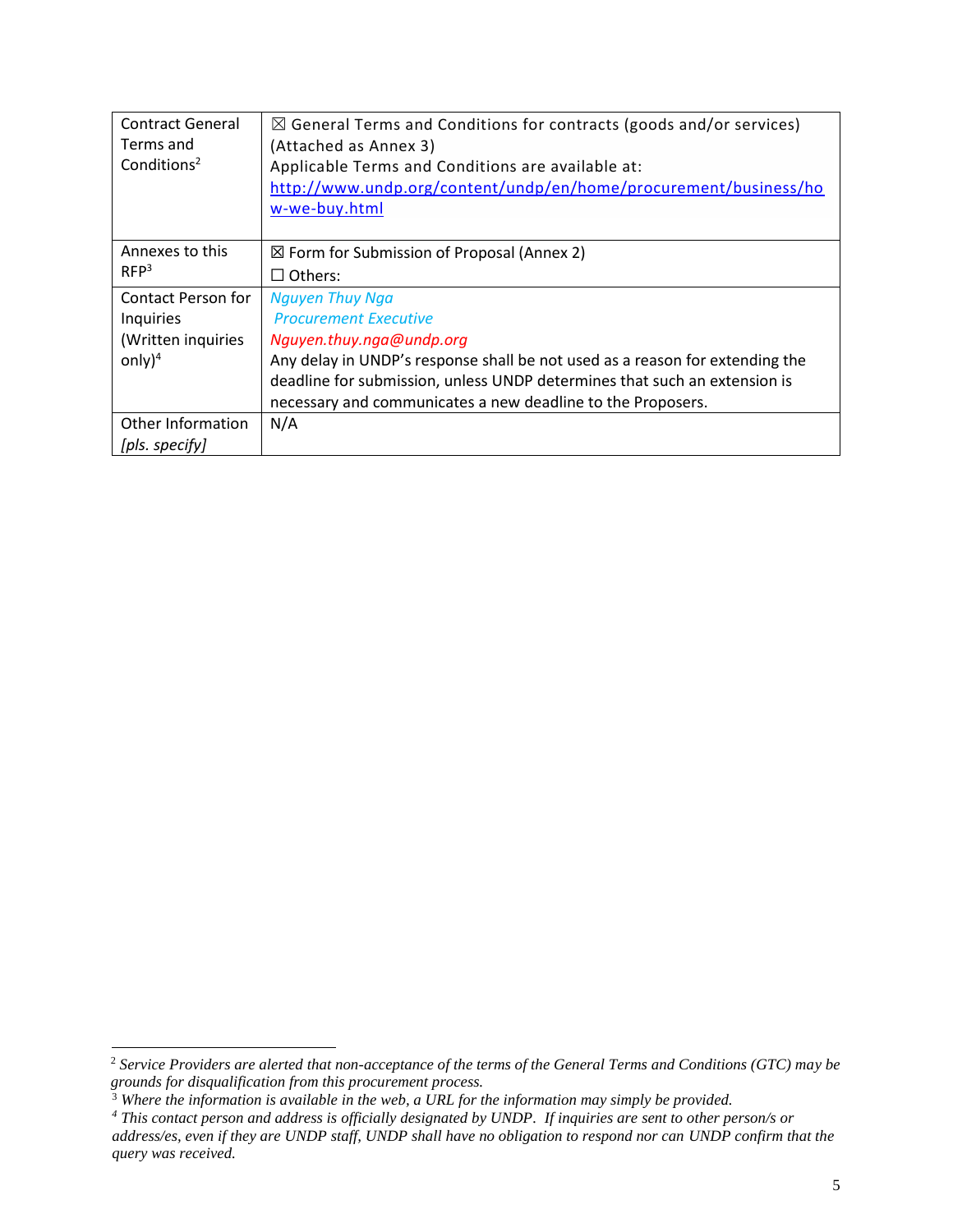**ANNEX 1**









# **TERMS OF REFERENCE**

| <b>I. GENERAL INFORMATION</b> |                                                                                                                                                                                              |  |
|-------------------------------|----------------------------------------------------------------------------------------------------------------------------------------------------------------------------------------------|--|
| <b>Post Title</b>             | <b>National Firm</b>                                                                                                                                                                         |  |
| <b>Project/Program Title</b>  | Improving the resilience of vulnerable coastal communities to climate<br>change related impacts in Viet Nam (GCF Project)                                                                    |  |
| <b>Service Required</b>       | National consultancy firm to conduct construction quality assessment<br>of built GCF houses in five provinces to ensure resilience to storms and<br>floods                                   |  |
| <b>Type of Contract</b>       | Institutional (lumpsum) contract                                                                                                                                                             |  |
| <b>Duty Station</b>           | Home-based with travel to five GCF Project provinces in Viet Nam<br>(Thanh Hoa, Quang Binh, Thua Thien Hue, Quang Nam, and Quang<br>Ngai)                                                    |  |
| <b>Duration</b>               | Phase 1 in Quang Nam: $1st$ October - 31 October 2021 (The timeline<br>may be variable depending on the Covid situation)<br>Phase 2 in Thanh Hoa, Quang Binh, Hue and Quang Ngai: November - |  |
|                               | December 2021                                                                                                                                                                                |  |
| <b>Activity reference</b>     | This activity is under Act. 1.4.3                                                                                                                                                            |  |
| <b>Report to</b>              | UNDP Programme Management Specialist and Technical Consultant<br>on Housing, GCF Coastal Resilience Project                                                                                  |  |

# **II. BACKGROUND / PROJECT DESCRIPTION**

The Green Climate Fund (GCF) is a financial operating entity of the United Nations Framework Convention on Climate Change (UNFCCC) established to contribute to the collective efforts of the international community in combating climate change. The GCF funds programmatic approaches that provide an opportunity for a transformational shift in countries' climate resilience and green economies, prioritizing a balanced approach between adaptation and mitigation. The GCF works with National Implementing Entities (NIEs) from developing countries and/or through accredited international and regional Implementing Entities (IEs).

Led by the Vietnamese Ministry of Agriculture and Rural Development (MARD) in collaboration with the Ministry of Planning and Investment (MPI) and the Ministry of Construction (MoC), the UNDP is serving as the GCF Accredited Entity for the climate change adaptation (CCA)project titled *"Improving the resilience of vulnerable coastal communities to climate change related impacts in Viet Nam"* (the Project) which was approved by the GCF in June 2017. The Project is designed "to contribute to increased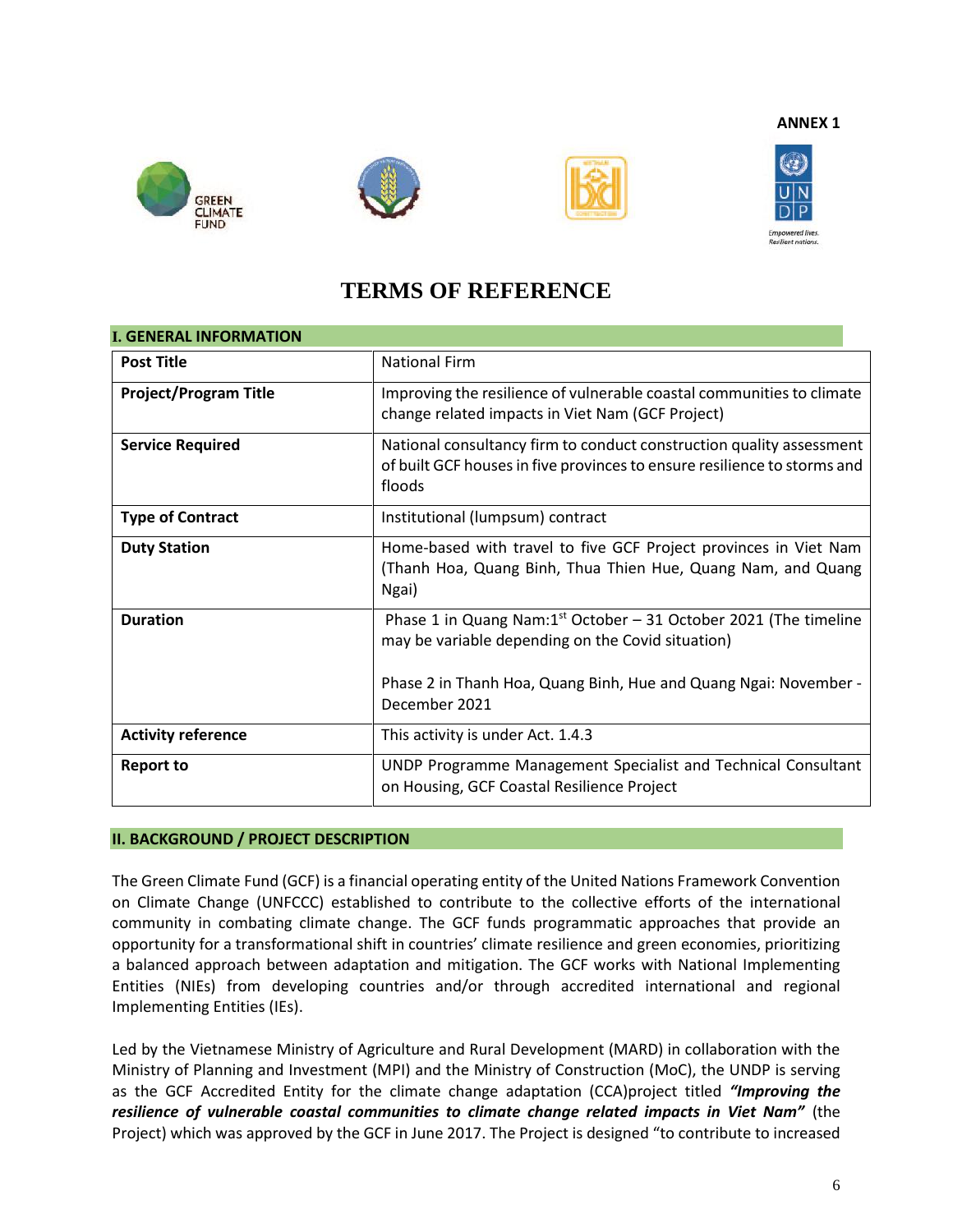climate-resilient sustainable development though employing an integrated approach to ensure more climate resilient homes, strengthen natural defences through the regeneration of mangroves, and improve planning through the integration of climate risk information." The Project aims to rebuild 4,000 houses and to regenerate 4,000 hectares of mangroves. It also aims to increase the quality and accessibility of climate risk-related information and, therefore, increase its utility in decision-making. Key results for the project include:

- 1. **Increased resilience of infrastructure to climate change** (Indicator: Number and value of physical assets benefitting communities made more resilient to climate change and variability)
- 2. **Improved management of land and forest area contributing to a reduction in CO2 emissions**  (Indicator: Hectares of land and forests under improved and effective management contributing to a reduction in CO2 emissions)
- 3. **Increased generation and use of climate risk information in decision-making** (Indicator: Use of climate risk information products/services in climate-sensitive sectoral decision-makings)

The resilient housing component's implementation has been ongoing since 2017 and is planned until 2021 in five provinces, including Thanh Hoa, Quang Binh, Hue, Quang Nam, and Quang Ngai. Building on an existing protection programme to provide housing for poor and marginalized communities (Decision No. 48/2014 / QD-TTg by Prime Minister dated 8/2014), the Project aims to strengthen storm/flood resilient design features in 4,000 new houses for poor and highly disaster-exposed communities in coastal areas.

To ensure that the Project's constructed houses can withstand increasingly complex weather events in Viet Nam, UNDP is seeking a qualified and experienced national construction consultancy firm to evaluate GCF Project resilient houses built from 2017 to present in the five Project provinces of Thanh Hoa, Quang Binh, Hue, Quang Nam, and Quang Ngai.

# **III. OBJECTIVE AND SCOPE OF WORK**

The objectives of this consultancy are to assess the construction quality of resilient houses (more than 3,700 built houses in five project provinces) and propose feasible resilient engineering solutions to ensure the sustainability of the GCF Project. The first phase will cover 436 built houses in Quang Nam province as a pilot to see whether it is possible to conduct the assessment for all built houses in the remaining provinces. The contract will be amended to continue the 2nd phase for the remaining four provinces (Thanh Hoa, Quang Binh, Hue and Quang Ngai) upon the contractor's satisfactory performance of the  $1<sup>st</sup>$ phase and the possibility to assess at four remaining provinces (UNDP will decide based on the results/lesson learnt of phase 1)

Specifically, the consultant will focus on the following key activities:

- Desk study/review of existing resilient designs used by the GCF Project to build houses;
- Work closely with other project technical team member to develop the KoBo form for KoBo online software to collect assessment data. This will be approved by UNDP before collecting data in the field;
- Work with Quang Nam PPMUs to conduct a field assessment in Quang Nam province for 436 built houses to collect data about the built houses. (UNDP will take the results of the first phase into account to decide on the plan for the next assessment of four remaining provinces, including Thanh Hoa- 1.202 built houses, Quang Binh-808 houses, Thua Thien Hue-571houses and Quang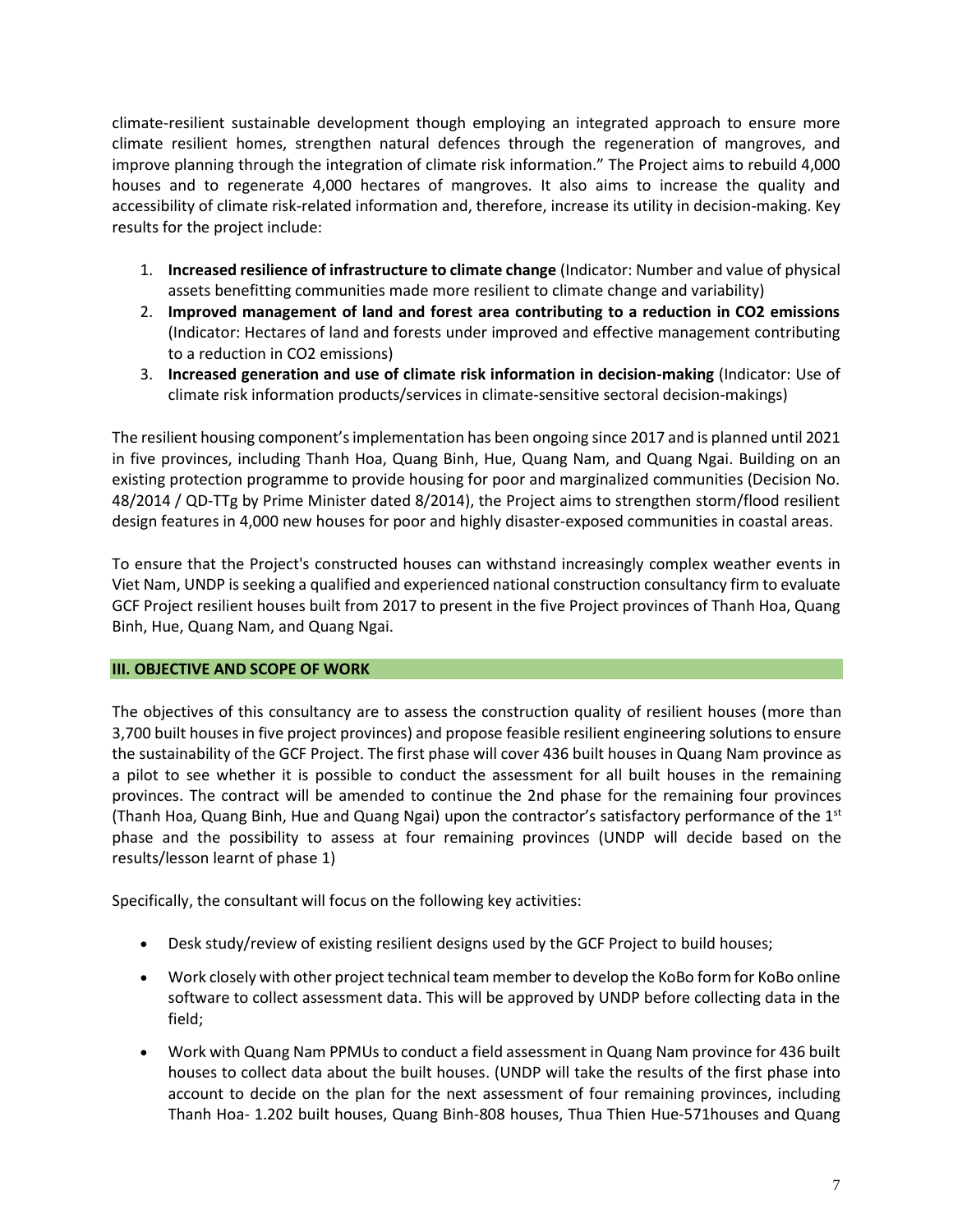Ngai-683houses). Ensure field enumerators are well trained to perform the construction engineering assessment and to use KoBo;

- Analyze data collected through in the field and develop a first full draft report for clearance by UNDP with recommendations for feasible resilient engineering solutions for existing GCF houses in Quang Nam which could be implemented in the future by the GCF Project, and household owners;
- Present the findings at a consultation meeting on the draft report in Ha Noi with participations of UNDP, Ministry of Construction Project Management Unit (MOC-PMU) and Central Project Management Unit (CPMU) after considering feedbacks from the province into the report and;
- Finalize a first report based on feedbacks received from Quang Nam PPMU, MOC-PMU and UNDP, and submit to UNDP and MOC-PMU for final approval. (The full report for five provinces should be finalized when the assessment completed for all five provinces)

# **IV. REPORT AND COORDINATION**

• Timely report to UNDP (through the Technical Consultant on Housing) on any assignment related issues in a timely manner

# **V. EXPECTED OUTPUTS AND REPORT TIMELINE**

| No. | <b>Outputs</b>                                                                                                                                                                                                                                    | <b>Timeline</b> | <b>Remarks</b>                                                                                                                                                                                                                               |
|-----|---------------------------------------------------------------------------------------------------------------------------------------------------------------------------------------------------------------------------------------------------|-----------------|----------------------------------------------------------------------------------------------------------------------------------------------------------------------------------------------------------------------------------------------|
| 1   | Short<br>inception<br>report,<br>including<br>the<br>detailed<br>workplan, methodology, list of<br>households to be assessed (will<br>provided<br>by<br>UNDP),<br>be<br>enumerators, local guides to<br>the house locations and report<br>outline | 5 Oct 2021      | Inception report should be approved by the<br><b>UNDP/GCF Project</b>                                                                                                                                                                        |
| 2   | KoBo form                                                                                                                                                                                                                                         | 10 Oct2021      | Design KoBo form and get UNDP approval<br>before using it to collect data in the field                                                                                                                                                       |
| 3   | KoBo data of built houses                                                                                                                                                                                                                         | 20 Oct<br>2021  | Data of built houses uploaded on the KoBo<br>system and should be approved by the<br><b>UNDP/GCF Project</b>                                                                                                                                 |
| 4   | Initial draft report                                                                                                                                                                                                                              | 25 Oct 2021     | Work with PPMUs to conduct the assessment<br>in five Project provinces, perform data entry<br>on KoBo and develop the initial draft report<br>The UNDP will coordinate to obtain feedback<br>from the PPMU and the MoC PMU for the<br>report |
| 5   | Consultation meeting minutes                                                                                                                                                                                                                      | 26 Oct2021      | Contractor presents the report and gets<br>feedbacks at a meeting in Ha Noi for UNDP,                                                                                                                                                        |

The contractor will provide specific outputs as followings: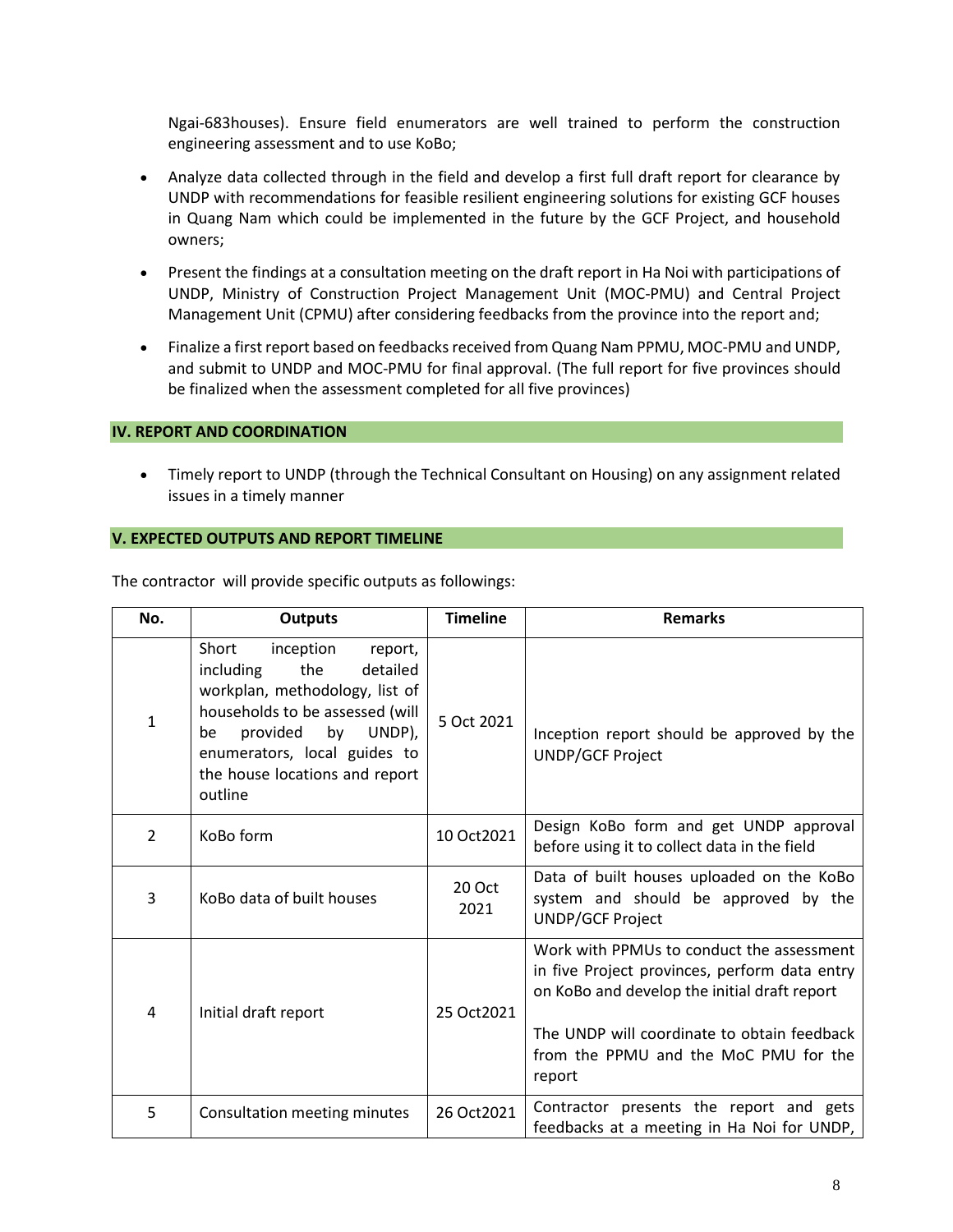| No. | <b>Outputs</b> | <b>Timeline</b> | <b>Remarks</b>                                                                                                                               |  |
|-----|----------------|-----------------|----------------------------------------------------------------------------------------------------------------------------------------------|--|
|     |                |                 | MOC, PMU and CPMU after considering<br>feedbacks from PPMU into the report                                                                   |  |
| 6   | Final report   | 30 Oct<br>2021  | Revise<br>the<br>the<br>based<br>report<br>on<br>feedback/comments of relevant<br>parties<br>before submitting it to UNDP for final approval |  |

# **VI. PROVISION OF MONITORING AND PROGRESS CONTROLS**

| No.            | <b>Reporting</b><br>requirements | <b>Periodicity</b>                                                                                                                           | <b>Deadlines</b>                   | Format                                                                                                       |
|----------------|----------------------------------|----------------------------------------------------------------------------------------------------------------------------------------------|------------------------------------|--------------------------------------------------------------------------------------------------------------|
| $\mathbf{1}$   | Inception report                 | One time                                                                                                                                     | 5 October 2021                     | Proposed by firm to be able<br>to achieve project outputs<br>and requirements effectively                    |
| $\mathcal{P}$  | Field trip plan                  | One time                                                                                                                                     | 7 October 2021                     | Proposed by firm that must<br>be most suitable with project<br>provincial situations                         |
| $\overline{3}$ | KoBo data<br>collection          | Daily                                                                                                                                        | 20 October 2021                    | Closely work with UNDP<br>housing consultant to<br>develop KoBo form before<br>conduct field data collection |
| 4              | Assessment<br>Report             | At two milestones:<br>(i) Initial draft report<br>(after field assessment)<br>(ii) Final report (after<br>consultation meeting in<br>Ha noi) | 25 October 2021<br>30 October 2021 | The report template<br>designed in the inception<br>report and approved by<br><b>UNDP</b>                    |

### **VII. ADMINISTRATIVE ARRANGEMENT/SUPPORT**

- The contractor, with UNDP's support, shall coordinate with the five GCF provincial PMUs/Departments of Construction and the districts/communes/households to carry out the study
- The GCF fund through UNDP shall be used for this activity

# **VIII. DURATION AND PAID WORKING DAYS**

- The consultancy is expected to commence on 1 October 2021 and it is expected to be completed for the first phase in Quang Nam by 30 October 2021 and the second phase for the remaining project provinces by 25 December 2021.
- The total number of paid consultancy days should be proposed by the consultant and will be competitively evaluated by the UNDP for feasibility, effectiveness, and cost-saving factors. In consultant's financial proposal, it should be divided into two different phases, Phase 1 in Quang Nam only and Phase 2 for Thanh Hoa, Quang Binh, Hue and Quang Ngai)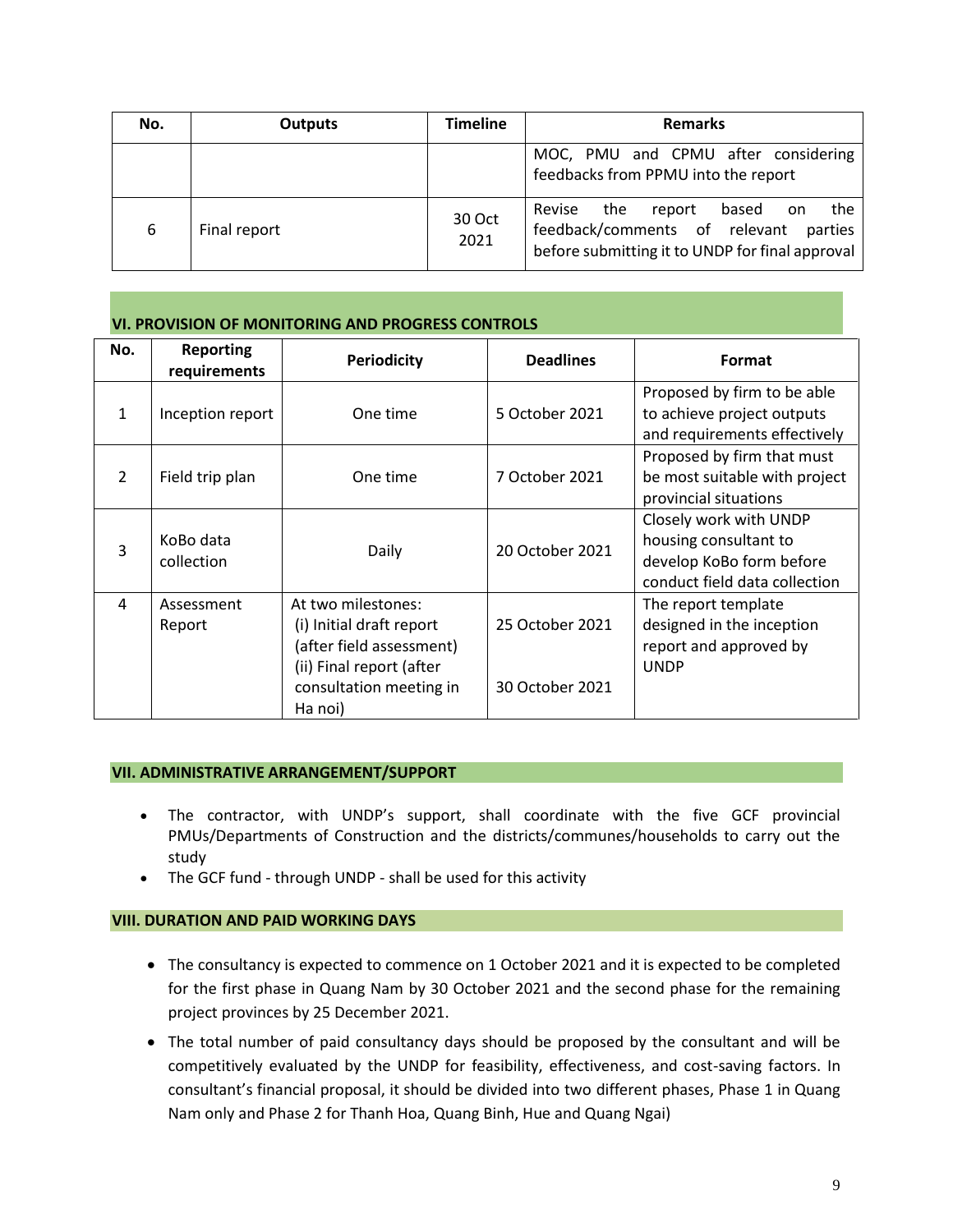# **IX. QUALIFICATIONS AND DEGREE OF EXPERTISE**

|     | <b>Technical Criteria</b>                                                                                                                                                                                                                                                                                                                                                                                                                                                  | <b>Max. Points</b> |
|-----|----------------------------------------------------------------------------------------------------------------------------------------------------------------------------------------------------------------------------------------------------------------------------------------------------------------------------------------------------------------------------------------------------------------------------------------------------------------------------|--------------------|
|     | Form 1: Expertise and Capacity of Firm submitting proposal                                                                                                                                                                                                                                                                                                                                                                                                                 | 250                |
| 1.1 | At least five years of business registration and experience in construction<br>consultancy with a good track record in design, verification, assessment,<br>or supervision of construction in general                                                                                                                                                                                                                                                                      | 100                |
| 1.2 | Previous experience in assessment of construction, priority for resilient<br>housing. (Samples of reports should be provided)                                                                                                                                                                                                                                                                                                                                              | 100                |
| 1.3 | Previous experience in working with UN agencies, government<br>organizations, or NGOs is an advantage                                                                                                                                                                                                                                                                                                                                                                      | 50                 |
|     | Total (Form 1)                                                                                                                                                                                                                                                                                                                                                                                                                                                             | 250                |
|     | Form 2: Adequacy of the proposed approach and methodology responding to the<br><b>TORs of Firm submitting proposal</b>                                                                                                                                                                                                                                                                                                                                                     | 300                |
| 2.1 | The plan sufficiently addresses the key tasks/responsibilities expressed in<br>the TORs                                                                                                                                                                                                                                                                                                                                                                                    | 150                |
| 2.2 | The methodology for housing assessment sufficiently addresses the<br>needs/demands of the TORs                                                                                                                                                                                                                                                                                                                                                                             | 150                |
|     | Total (Form 2)                                                                                                                                                                                                                                                                                                                                                                                                                                                             | 300                |
|     | Form 3: Personnel competencies and human/material resources of the organization<br>of Firm submitting proposal                                                                                                                                                                                                                                                                                                                                                             | 450                |
| 3.1 | A strong and experienced team in housing assessment, including members<br>who undertake tasks such as writing inception reports, field construction<br>assessments, data analysis and reporting                                                                                                                                                                                                                                                                            | 100                |
| 3.2 | Sufficient human resources: The assigned consultancy team has at least<br>one team leader and at least five team members/ field enumerators<br>assigned in the five GCF Project provinces (at least one member per<br>province depending on the total number of houses in each province and<br>consultant's assessment methodology).<br>(Thanh Hoa- 1.202 built houses, Quang Binh-808 houses, Thua Thien Hue-<br>571houses, Quang Nam-436houses and Quang Ngai-683houses) | 50                 |
| 3.3 | <b>National Team leader:</b>                                                                                                                                                                                                                                                                                                                                                                                                                                               | 150                |
|     |                                                                                                                                                                                                                                                                                                                                                                                                                                                                            |                    |
|     | At least Bachelor's in construction engineering or architecture (Specialized<br>in the building/housing fields)                                                                                                                                                                                                                                                                                                                                                            | 50                 |
|     | More than 10 years of proven experiences on construction consultancy<br>with a good track record in design, verification, field assessment, or<br>supervision of construction in general                                                                                                                                                                                                                                                                                   | 100                |
| 3.4 | National team members/field enumerators:                                                                                                                                                                                                                                                                                                                                                                                                                                   | 150                |
|     |                                                                                                                                                                                                                                                                                                                                                                                                                                                                            | 50                 |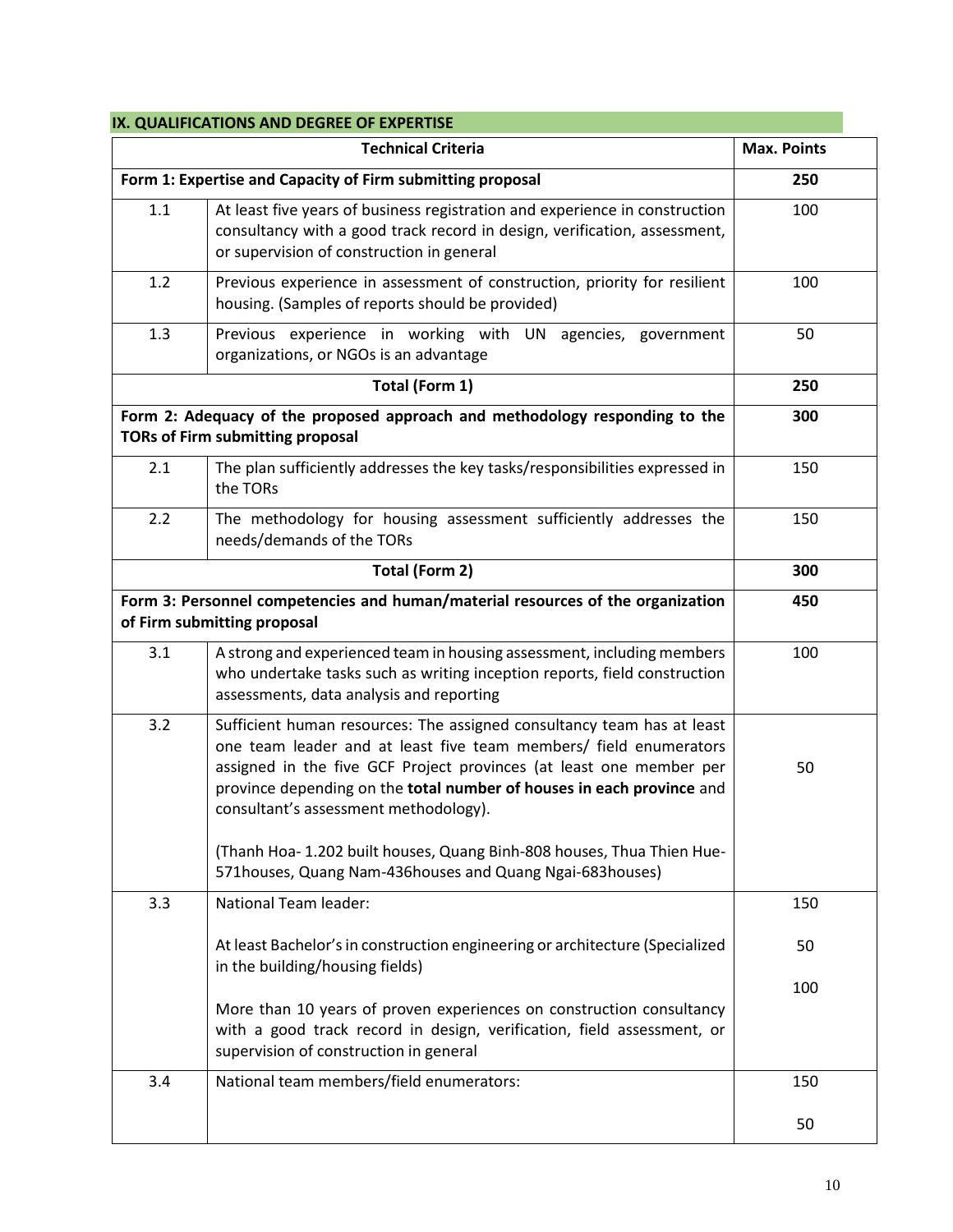| <b>Technical Criteria</b>                                                                                                                                                                                                                                       | <b>Max. Points</b> |
|-----------------------------------------------------------------------------------------------------------------------------------------------------------------------------------------------------------------------------------------------------------------|--------------------|
| At least intermediate degree in construction engineering or architecture<br>(experienced in engineering/architecture can be compensated if his/her<br>education is not in engineering),<br>Three years of proven experiences on construction consultancy with a | 100                |
| good track record in field assessment, design, verification, or supervision<br>of construction in general,                                                                                                                                                      |                    |
| Total (form 3)                                                                                                                                                                                                                                                  | 450                |
| <b>TOTAL POINTS:</b>                                                                                                                                                                                                                                            | 1000               |

# **Submission check list for bidder based on evaluation listed above (as minimum submission)**

| No.            | <b>Submitted Documents</b>                                                                                             |
|----------------|------------------------------------------------------------------------------------------------------------------------|
| 1              | Legal business registration, company profile                                                                           |
| $\overline{2}$ | List of similar contracts in the past 5 years                                                                          |
| 3              | Sample reports from similar assessments (at least two reports)                                                         |
| 4              | Detailed assessment plan and methodology on how to achieve required outputs                                            |
| 5.             | Educational background and CVs of team leader and members (assigned to five provinces)                                 |
| 6              | Detailed financial proposal with number of working days and other activities with break down<br>cost for each activity |

### **X. REVIEW TIME REQUIRED AND PAYMENT TERMs**

- The consultancy rate will be applied in accordance with the UN-EU cost norms 2017.
- The contractor will receive 3 payments for the first phase of assessment in Quang Nam:
- $\circ$  20% of the contract value will be paid upon receipt and approval of inception report, field visit plan and KoBo form;
- $\circ$  50% of the contract value will be paid upon receipt and approval of draft report and completion of KoBo data entry;
- $\circ$  30% of the contract value will be paid upon receipt of final report approved by UNDP.

The payments for the second phase with Thanh Hoa, Quang Binh, Hue and Quang Ngai should apply as follows:

- $\circ$  20% of the contract value will be paid upon receipt and approval of inception report, field visit plan and KoBo form;
- $\circ$  50% of the contract value will be paid upon receipt and approval of draft report and completion of KoBo data entry;
- $\circ$  30% of the contract value will be paid upon receipt of final report (for five provinces) approved by UNDP.
- Travel costs, per-diem, local guides to the built house locations and all other associated costs must be included in bidders' financial proposal.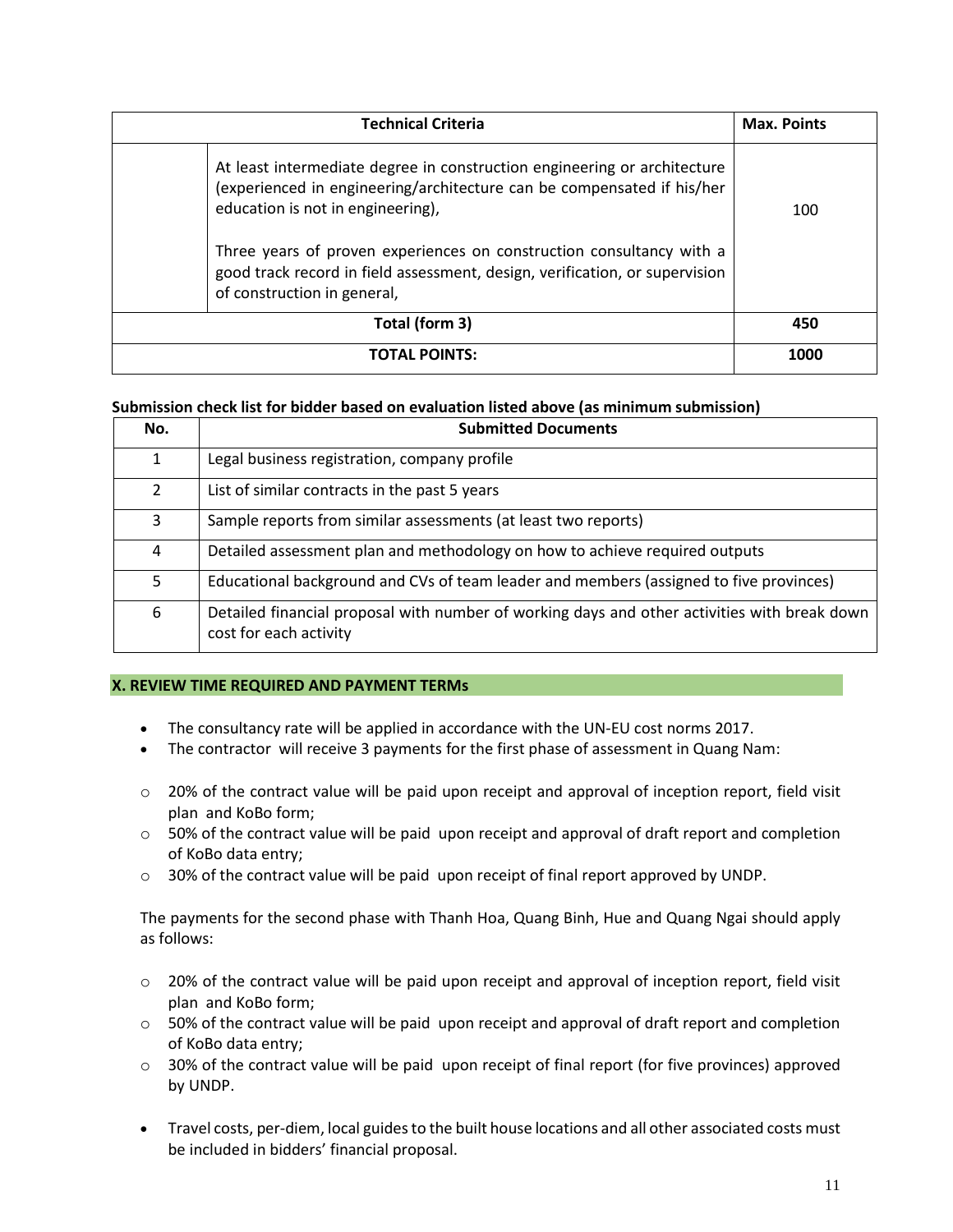**Annex 2-a**

# **FORM FOR SUBMITTING SERVICE PROVIDER'S TECHNICAL PROPOSAL<sup>5</sup>**

*(This Form must be submitted only using the Service Provider's Official Letterhead/Stationery<sup>6</sup> )*

[insert: *Location]*. [insert: *Date]*

To: Procurement Unit - UNDP Vietnam

Dear Sir/Madam:

We, the undersigned, hereby offer to render the following services to UNDP in conformity with the requirements defined in the RFP dated *[specify date]* , and all of its attachments, as well as the provisions of the UNDP General Contract Terms and Conditions:

# A. **Qualifications of the Service Provider**

The Service Provider must describe and explain how and why they are the best entity that can deliver the requirements of UNDP by indicating among others the following with appropriate supporting documents:

- a) Profile describing the nature of business, field of expertise, licenses, certifications, accreditations;
- b) Business Licenses Registration Papers, Tax Payment Certification, etc.
- c) Track Record list of clients for similar services as those required by UNDP, indicating description of contract scope, contract duration, contract value, contact references

| <b>Client</b> | <b>Contract value</b> | Duration of<br>activity | Services/goods<br>provided | References contact<br>(name, phone,<br>email) |
|---------------|-----------------------|-------------------------|----------------------------|-----------------------------------------------|
|               |                       |                         |                            |                                               |
|               |                       |                         |                            |                                               |

- d) Certificates and Accreditation including Quality Certificates, Patent Registrations, Environmental Sustainability Certificates, etc. (if any)
- e) Written Self-Declaration that the company is not in the UN Security Council 1267/1989 List, UN Procurement Division List or Other UN Ineligibility List.

(**Note**: Please refer to Form 1 – Evaluation criteria for providing appropriate information and supporting documents to demonstrate the bidders' capacity)

<sup>5</sup> *This serves as a guide to the Service Provider in preparing the Proposal.* 

<sup>6</sup> *Official Letterhead/Stationery must indicate contact details – addresses, email, phone and fax numbers – for verification purposes*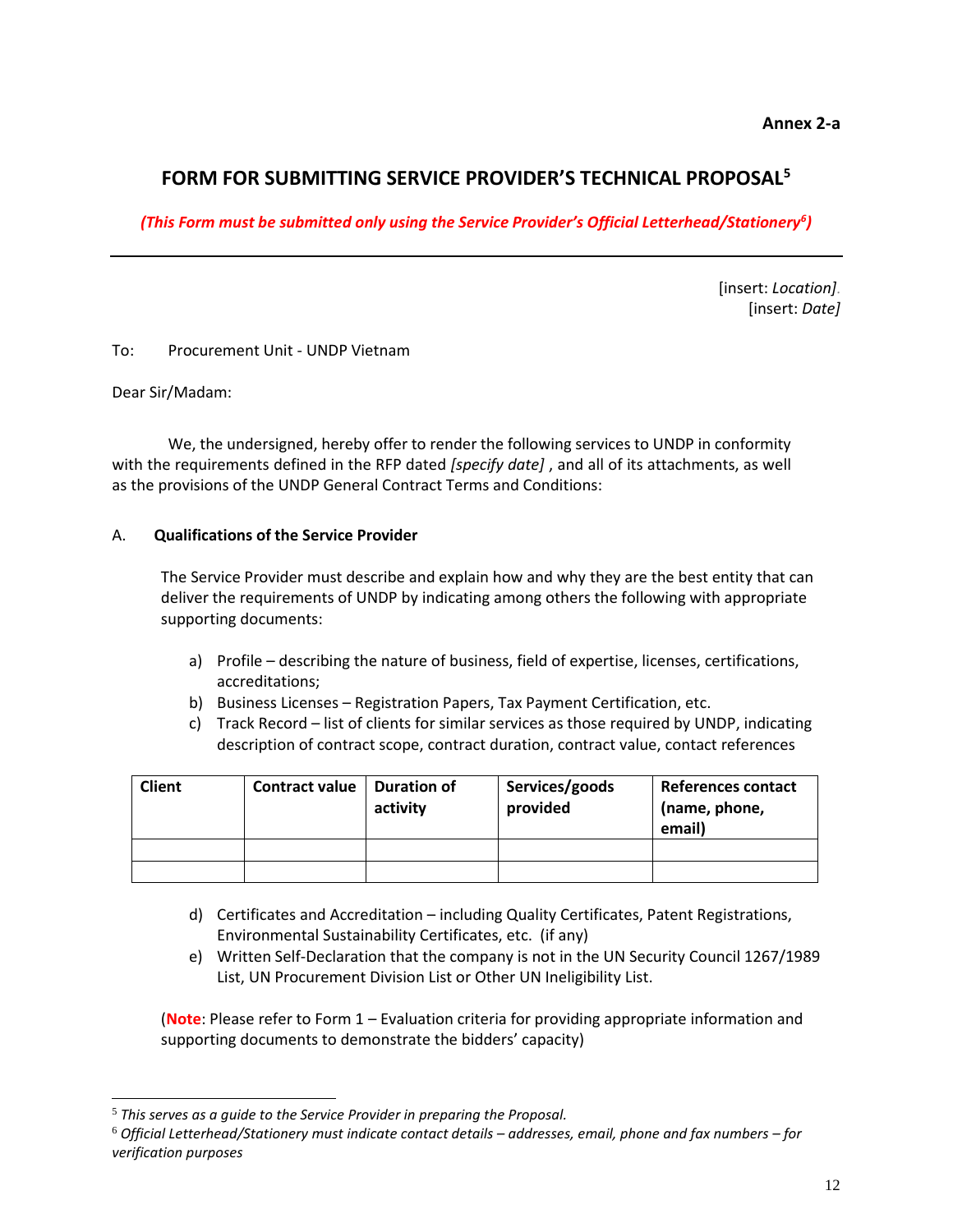# B. **Proposed Methodology for the Completion of Services**

The Service Provider must describe how it will address/deliver the demands of the RFP; providing a detailed description of the essential performance characteristics, reporting conditions and quality assurance mechanisms that will be put in place, while demonstrating that the proposed methodology will be appropriate to the local conditions and context of the work.

(**Note**: Please refer to Form 2 – Evaluation criteria for UNDP requirements when preparing this section)

# C. **Qualifications of Key Personnel**

The Service Provider must provide:

- a) Names and qualifications of the key personnel that will perform the services indicating who is Team Leader, who are supporting, etc.;
- b) CVs demonstrating qualifications must be submitted if required by the RFP

(**Note**: Please refer to Form 3 – Evaluation criteria for UNDP requirements when preparing this section)

We agree to abide by this Proposal for 120 days from the date of proposal submission deadline.

*[Name and Signature of the Service Provider's Authorized Person] [Designation] [Date]*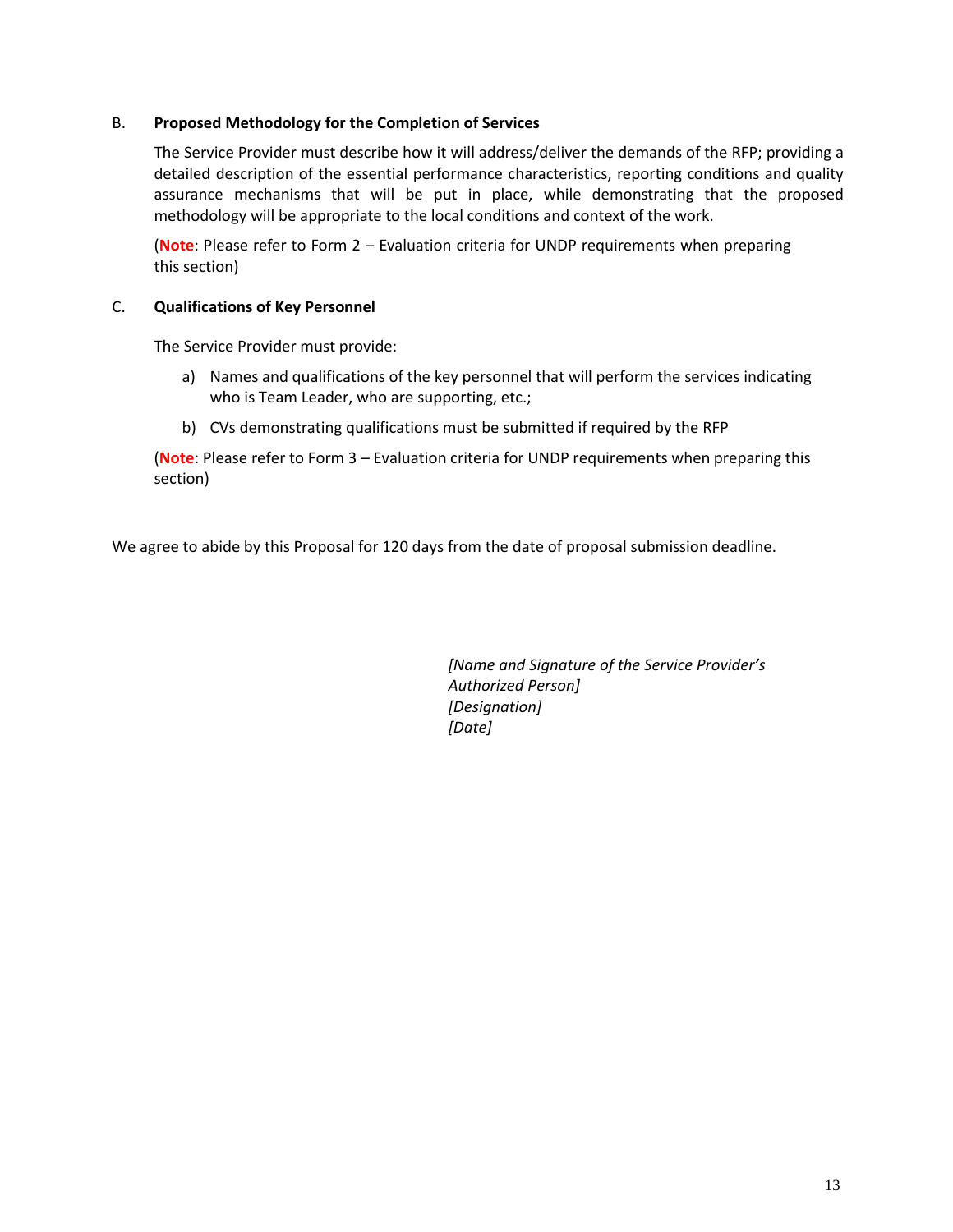# **FORM FOR SUBMITTING SERVICE PROVIDER'S FINANCIAL PROPOSAL<sup>7</sup>**

# *(This Form must be submitted only using the Service Provider's Official Letterhead/Stationery<sup>8</sup> )*

The Proposer is required to prepare the Financial Proposal in an envelope separate from the rest of the RFP as indicated in the Instruction to Proposers.

The Financial Proposal must provide a detailed cost breakdown. Provide separate figures for each functional grouping or category.

Any estimates for cost-reimbursable items should be listed separately.

In case of an equipment component to the service provider, the Price Schedule should include figures for both purchase and lease/rent options. UNDP reserves the option to either lease/rent or purchase outright the equipment through the Contractor.

The format shown on the following pages is suggested for use as a guide in preparing the Financial Proposal. The format includes specific expenditures, which may or may not be required or applicable but are indicated to serve as examples.

# **A. Cost Breakdown per Deliverable\***

| <b>Deliverables</b><br>[list them as referred to in the RFP] | <b>Percentage of Total Price</b><br>(Weight for payment) | <b>Price</b><br>(Lump Sum, All<br>Inclusive) |
|--------------------------------------------------------------|----------------------------------------------------------|----------------------------------------------|
| Deliverable 1                                                |                                                          |                                              |
| Deliverable 2                                                |                                                          |                                              |
|                                                              |                                                          |                                              |
| Applicable taxes                                             |                                                          |                                              |
| Total                                                        | 100%                                                     |                                              |

# B. **Cost Breakdown by Cost Component** *[This is only an Example]***:**

| <b>Description of Activity</b> | <b>Remuneration per</b> | <b>Total Period of</b> | No. of    | <b>Total Rate</b> |
|--------------------------------|-------------------------|------------------------|-----------|-------------------|
|                                | <b>Unit of Time</b>     | Engagement             | Personnel |                   |
| <b>I. Personnel Services</b>   |                         |                        |           |                   |
| 1. Services from Home Office   |                         |                        |           |                   |
| a. Expertise 1                 |                         |                        |           |                   |
| b. Expertise 2                 |                         |                        |           |                   |
| 2. Services from Field Offices |                         |                        |           |                   |
| a. Expertise 1                 |                         |                        |           |                   |
| b. Expertise 2                 |                         |                        |           |                   |

<sup>7</sup> *This serves as a guide to the Service Provider in preparing the Proposal.* 

<sup>8</sup> *Official Letterhead/Stationery must indicate contact details – addresses, email, phone and fax numbers – for verification purposes*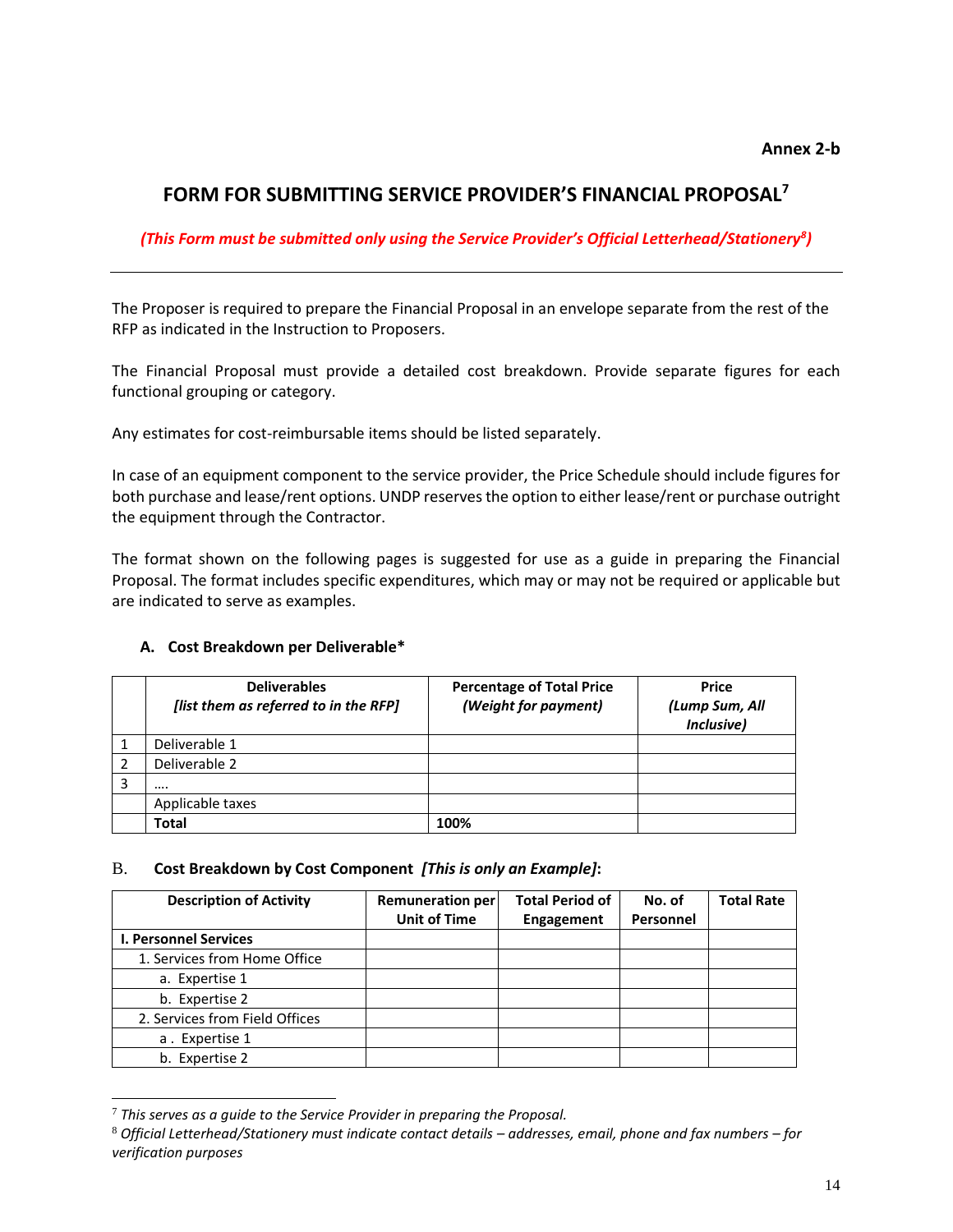| II. Out of Pocket Expenses      |  |  |
|---------------------------------|--|--|
| 1. Travel Costs                 |  |  |
| 2. Daily Allowance              |  |  |
| 3. Communications               |  |  |
| 4. Reproduction                 |  |  |
| 5. Equipment Lease              |  |  |
| 6. Others                       |  |  |
| <b>III. Other Related Costs</b> |  |  |
| <b>Applicable taxes</b>         |  |  |

We agree to abide by this Proposal for 120 days from the date of proposal submission deadline.

[Name and Signature of the Service Provider's Authorized Person] [Designation] [Date]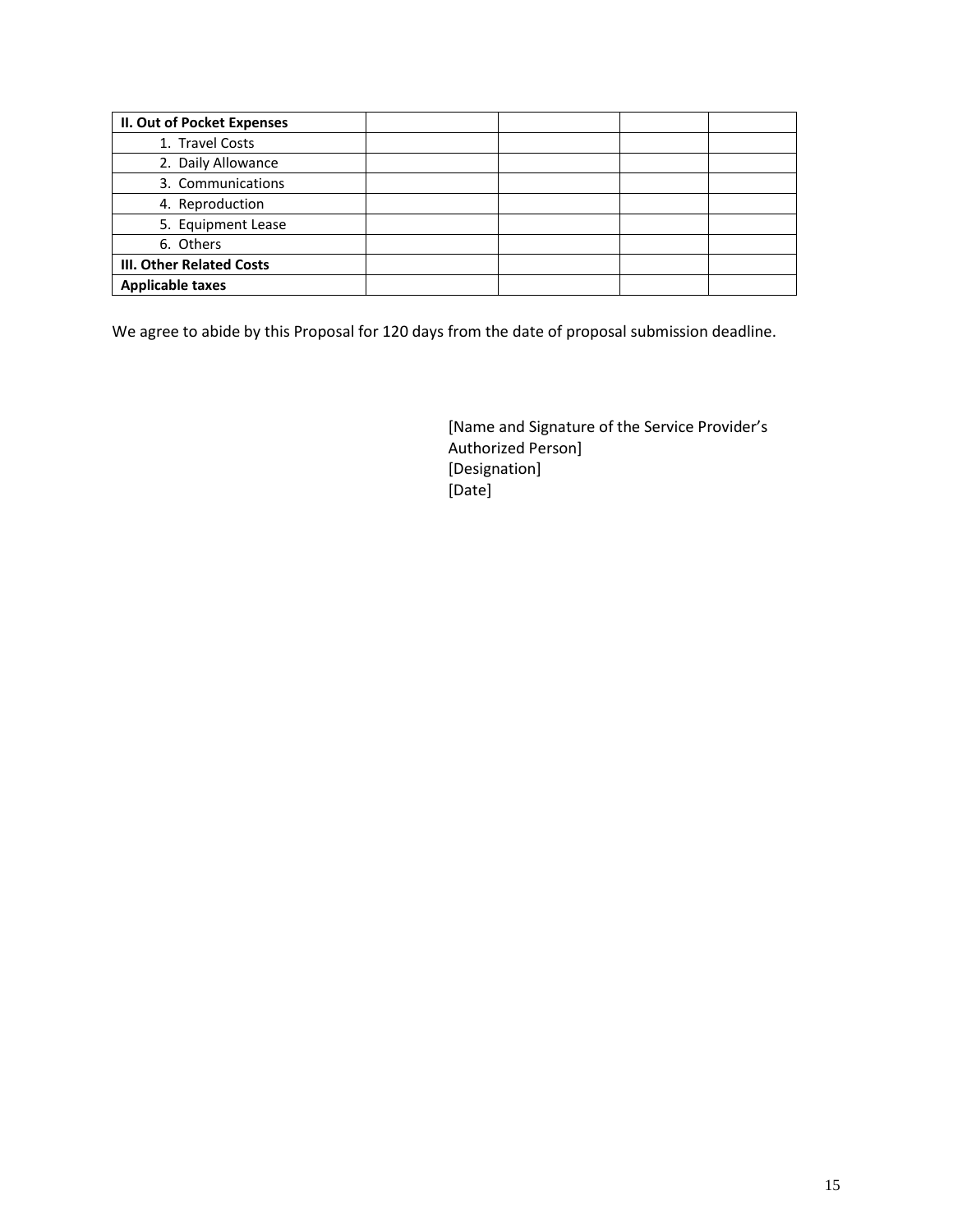#### **United Nations Development Programme**

### **United Nations Development Programme**

#### **GENERAL TERMS AND CONDITIONS FOR CONTRACTS**

This Contract is between the United Nations Development Programme, a subsidiary organ of the United Nations established by the General Assembly of the United Nations (hereinafter "UNDP"), on the one hand, and a company or organization indicated in the Face Sheet of this Contract (hereinafter the "Contractor"), on the other hand.

**1. LEGAL STATUS OF THE PARTIES:** UNDP and the Contractor shall be referred to as a "Party" or, collectively, "Parties" hereunder, and:

**1.1** Pursuant, *inter alia,* to the Charter of the United Nations and the Convention on the Privileges and Immunities of the United Nations, the United Nations, including its subsidiary organs, has full juridical personality and enjoys such privileges and immunities as are necessary for the independent fulfillment of its purposes.

**1.2** The Contractor shall have the legal status of an independent contractor *vis-à-vis* UNDP, and nothing contained in or relating to the Contract shall be construed as establishing or creating between the Parties the relationship of employer and employee or of principal and agent. The officials, representatives, employees, or subcontractors of each of the Parties shall not be considered in any respect as being the employees or agents of the other Party, and each Party shall be solely responsible for all claims arising out of or relating to its engagement of such persons or entities.

#### **2. OBLIGATIONS OF THE CONTRACTOR:**

**2.1** The Contractor shall deliver the goods described in the Technical Specifications for Goods (hereinafter the "Goods") and/or perform and complete the services described in the Terms of Reference and Schedule of Payments (hereinafter the "Services"), with due diligence and efficiency, and in accordance with this Contract. The Contractor shall also provide all technical and administrative support needed in order to ensure the timely and satisfactory delivery of the Goods and/or performance of the Services.

**2.2** To the extent that the Contract involves any purchase of the Goods, the Contractor shall provide UNDP with written evidence of the delivery of the Goods. Such evidence of delivery shall, at the minimum, consist of an invoice, a certification of conformity, and other supporting shipment documentation as may otherwise be specified in the Technical Specifications for Goods.

**2.3** The Contractor represents and warrants the accuracy of any information or data provided to UNDP for the purpose of entering into this Contract, as well as the quality of the deliverables and reports foreseen under this Contract, in accordance with the highest industry and professional standards.

**2.4** All time limits contained in this Contract shall be deemed to be of the essence in respect of the performance of the delivery of the Goods and/or the provision of the Services.

**3. LONG TERM AGREEMENT:** If the Contractor is engaged by UNDP on the basis of a long-term agreement ("LTA") as indicated in the Face Sheet of this Contract, the following conditions shall apply:

**3.1** UNDP does not warrant that any quantity of Goods and/or Services shall be ordered during the term of the LTA.

**3.2** Any UNDP business unit, including, but not limited to, a Headquarters unit, a Country Office or a Regional Centre, as well as any United Nations entity, may benefit from the retainer and order Goods and/or Services from the Contractor hereunder.

**3.3** The Contractor shall provide the Services and/or deliver the Goods, as and when requested by UNDP and reflected in a Purchase Order, which shall be subject to the terms and conditions stipulated in this Contract. For the avoidance of doubt, UNDP shall acquire no legal obligations towards the Contractor unless and until a Purchase Order is issued.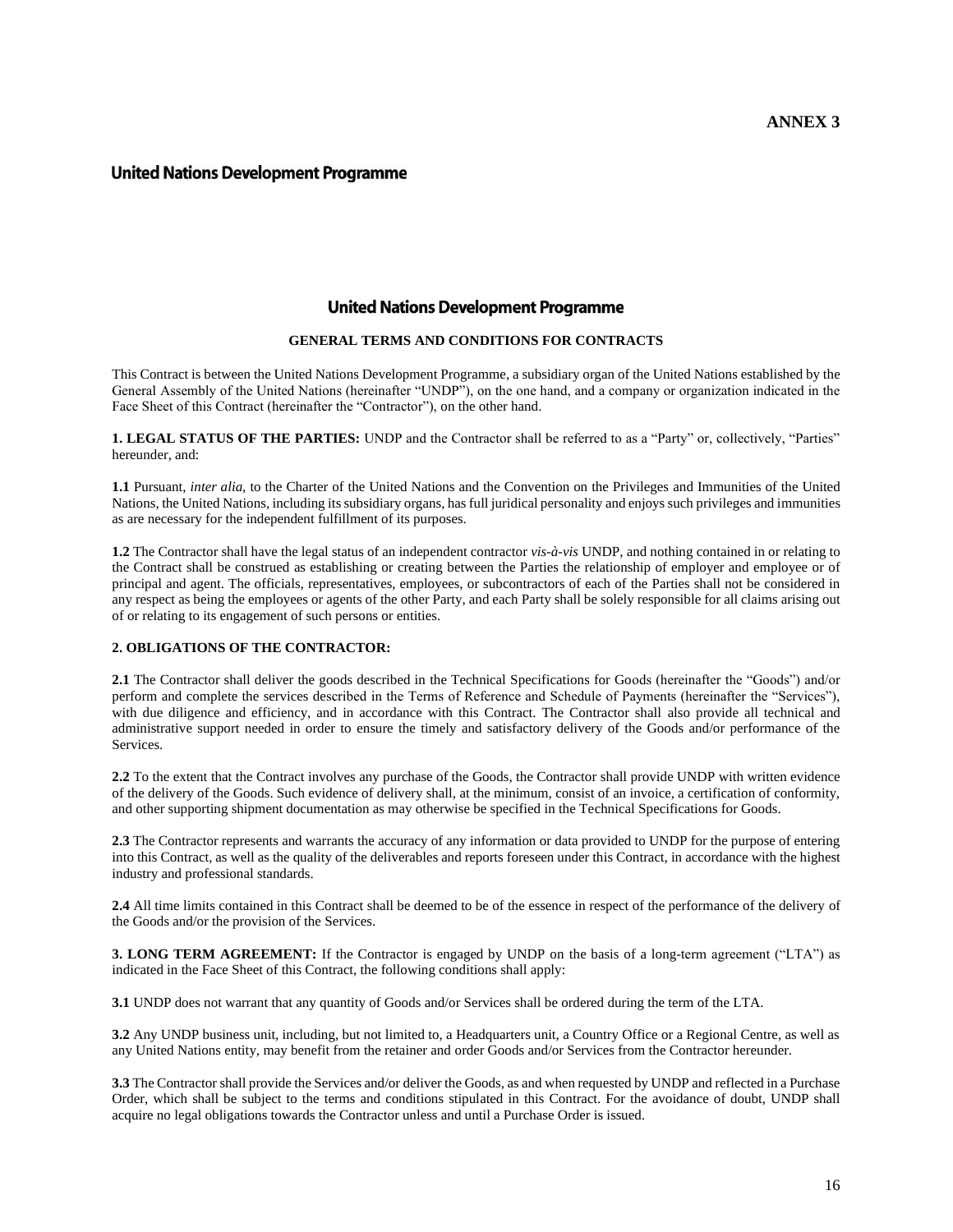**3.4** The Goods and/or Services shall be at the Discount Prices annexed hereto. The prices shall remain in effect for a period of three years from the Starting Date stated in the Face Sheet of this Contract.

**3.5** In the event of any advantageous technical changes and/or downward pricing of the Goods and/or Services during the term of the retainer, the Contractor shall notify UNDP immediately. UNDP shall consider the impact of any such event and may request an amendment to the retainer.

**3.6** The Contractor shall report semi-annually to UNDP on the Goods delivered and/or Services provided, unless otherwise specified in the Contract. Each report should be submitted to the UNDP Contact Person indicated in as indicated in the Face Sheet hereto, as well as to a UNDP business unit that has placed a Purchase Order for the Goods and/or Services during the reporting period.

**3.7** The LTA shall remain in force for the maximum period of two years and may be extended by UNDP for one additional year by mutual agreement of the Parties.

#### **4. PRICE AND PAYMENT:**

**4.1 FIXED PRICE:** If Fixed Price is chosen as a payment method pursuant to the Face Sheet of this Contract, in full consideration for the complete and satisfactory delivery of the Goods and/or provision of the Services, UNDP shall pay the Contractor a fixed amount indicated in the Face Sheet of this Contract.

4.1.1 The amount stated in the Face Sheet of this Contract is not subject to any adjustment or revision because of price or currency fluctuations, or the actual costs incurred by the Contractor in the performance of the Contract.

4.1.2 UNDP shall effect payments to the Contractor in the amounts and pursuant to the schedule of payments set forth in the Terms of Reference and Schedule of Payments, upon completion by the Contractor of the corresponding deliverable(s) and upon acceptance by UNDP of the original invoices submitted by the Contractor to the UNDP Contact Person indicated in the Face Sheet of this Contract, together with whatever supporting documentation that may be required by UNDP:

4.1.3 Invoices shall indicate a deliverable completed and the corresponding amount payable.

4.1.4 Payments effected by UNDP to the Contractor shall be deemed neither to relieve the Contractor of its obligations under this Contract nor as acceptance by UNDP of the Contractor's delivery of the Goods and/or provision of the Services.

**4.2 COST REIMBURSEMENT:** If Cost Reimbursement is chosen as a payment method pursuant to the Face Sheet of this Contract, in full consideration for the complete and satisfactory delivery of the Goods and/or provision of the Services under this Contract, UNDP shall pay the Contractor an amount not exceeding the total amount stated in the Face Sheet of this Contract.

4.2.1 The said amount is the maximum total amount of reimbursable costs under this Contract. The breakdown of costs contained in the Financial Proposal, referred to in the Face Sheet to this Contract shall specify the maximum amount per each cost category that is reimbursable under this Contract. The Contractor shall specify in its invoices or financial reports (as required by UNDP) the amount of the actual reimbursable costs incurred in the delivery of the Goods and/or the provision of the Services.

4.2.2 The Contractor shall not provide the Services and/or deliver the Goods or equipment, materials and supplies that may result in any costs in excess of the amount stated in the Face Sheet of this Contract, or of the maximum amount per each cost category specified in the breakdown of costs contained in the Financial Proposal, without the prior written agreement of the UNDP Contact Person.

4.2.3 The Contractor shall submit original invoices or financial reports (as required by UNDP) for the Goods delivered in accordance with the Technical Specifications for Goods and/or the Services provided in accordance with the schedule set forth in the Terms of Reference and Schedule of Payments. Such invoices or financial reports shall indicate a deliverable or deliverables completed and the corresponding amount payable. They shall be submitted to the UNDP Contact Person, together with whatever supporting documentation of the actual costs incurred that is required in the Financial Proposal, or may be required by UNDP.

4.2.4 UNDP shall effect payments to the Contractor upon completion by the Contractor of the deliverable(s) indicated in the original invoices or financial reports (as required by UNDP) and upon acceptance of these invoices or financial reports by UNDP. Such payments shall be subject to any specific conditions for reimbursement specified in the breakdown of costs contained in the Financial Proposal.

4.2.5 Payments effected by UNDP to the Contractor shall be deemed neither to relieve the Contractor of its obligations under this Contract nor as acceptance by UNDP of the Contractor's delivery of the Goods and/or performance of the Services.

### **5. ADVANCE PAYMENT:**

**5.1** If an advance payment is due to the Contractor pursuant to the Face Sheet of this Contract, the Contractor shall submit an original invoice for the amount of that advance payment upon signature of this Contract by the Parties.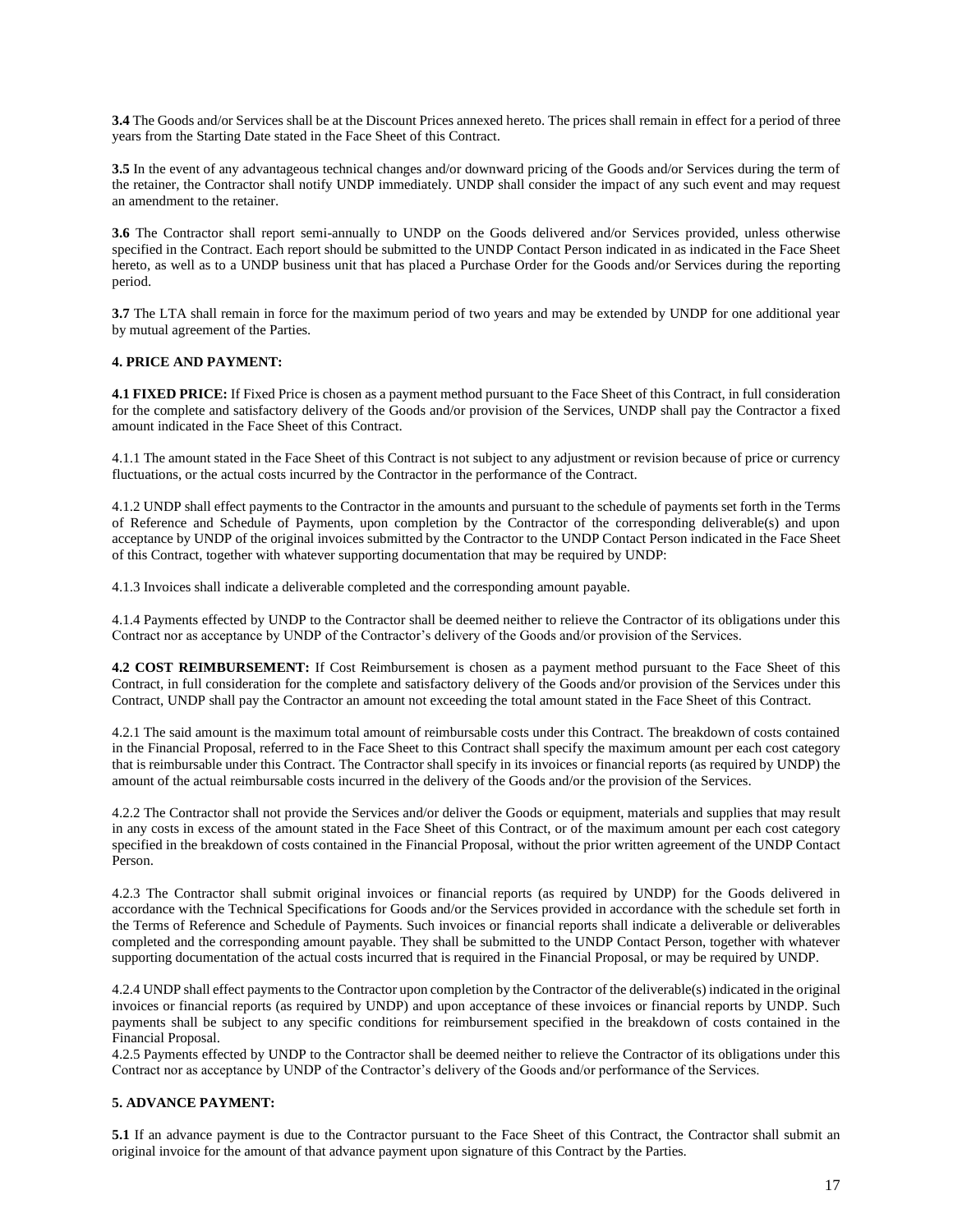**5.2** If an advance payment representing 20% or more of the total contract value, or amounting to US\$30,000 or more, is to be made by UNDP upon signature of the Contract by the Parties, such payment shall be contingent upon receipt and acceptance by UNDP of a bank guarantee or a certified cheque for the full amount of the advance payment, valid for the duration of the Contract, and in a form acceptable to UNDP.

#### **6. SUBMISSION OF INVOICES AND REPORTS:**

**6.1** All original invoices, financial reports and any other reports and supporting documentation required under this Contract shall be submitted by mail by the Contractor to UNDP Contact Person. Upon request of the Contractor, and subject to approval by UNDP, invoices and financial reports may be submitted to UNDP by fax or email.

**6.2** All reports and invoices shall be submitted by the Contractor to the UNDP Contact Person specified in the Face Sheet of this Contract.

#### **7. TIME AND MANNER OF PAYMENT:**

**7.1** Invoices shall be paid within thirty (30) days of the date of their acceptance by UNDP. UNDP shall make every effort to accept an original invoice or advise the Contractor of its non-acceptance within a reasonable time from receipt.

**7.2** Where the Services are to be provided, in addition to an invoice, the Contractor shall submit to UNDP a report, describing in detail the Services provided under the Contract during the period of time covered in each report.

**8. RESPONSIBILITY FOR EMPLOYEES:** To the extent that the Contract involves the provision of the Services to UNDP by the Contractor's officials, employees, agents, servants, subcontractors and other representatives (collectively, the Contractor's "personnel"), the following provisions shall apply:

**8.1** The Contractor is responsible for and shall assume all risk and liabilities relating to its personnel and property.

**8.2** The Contractor shall be responsible for the professional and technical competence of the personnel it assigns to perform work under the Contract and will select reliable and competent individuals who will be able to effectively perform the obligations under the Contract and who, while doing so, will respect the local laws and customs and conform to a high standard of moral and ethical conduct.

**8.3** Such Contractor personnel shall be professionally qualified and, if required to work with officials or staff of UNDP, shall be able to do so effectively. The qualifications of any personnel whom the Contractor may assign or may propose to assign to perform any obligations under the Contract shall be substantially the same, or better, as the qualifications of any personnel originally proposed by the Contractor.

**8.4** At the option of and in the sole discretion of UNDP:

8.4.1 the qualifications of personnel proposed by the Contractor (*e.g.,* a curriculum vitae) may be reviewed by UNDP prior to such personnel's performing any obligations under the Contract;

8.4.2 any personnel proposed by the Contractor to perform obligations under the Contract may be interviewed by qualified staff or officials of UNDP prior to such personnel's performing any obligations under the Contract; and,

8.4.3 in cases in which, pursuant to Article 8.4.1 or 8.4.2, above, UNDP has reviewed the qualifications of such Contractor's personnel, UNDP may reasonably refuse to accept any such personnel.

**8.5** Requirements specified in the Contract regarding the number or qualifications of the Contractor's personnel may change during the course of performance of the Contract. Any such change shall be made only following written notice of such proposed change and upon written agreement between the Parties regarding such change, subject to the following:

8.5.1 UNDP may, at any time, request, in writing, the withdrawal or replacement of any of the Contractor's personnel, and such request shall not be unreasonably refused by the Contractor.

8.5.2 Any of the Contractor's personnel assigned to perform obligations under the Contract shall not be withdrawn or replaced without the prior written consent of UNDP, which shall not be unreasonably withheld.

8.5.3 The withdrawal or replacement of the Contractor's personnel shall be carried out as quickly as possible and in a manner that will not adversely affect the performance of obligations under the Contract.

8.5.4 All expenses related to the withdrawal or replacement of the Contractor's personnel shall, in all cases, be borne exclusively by the Contractor.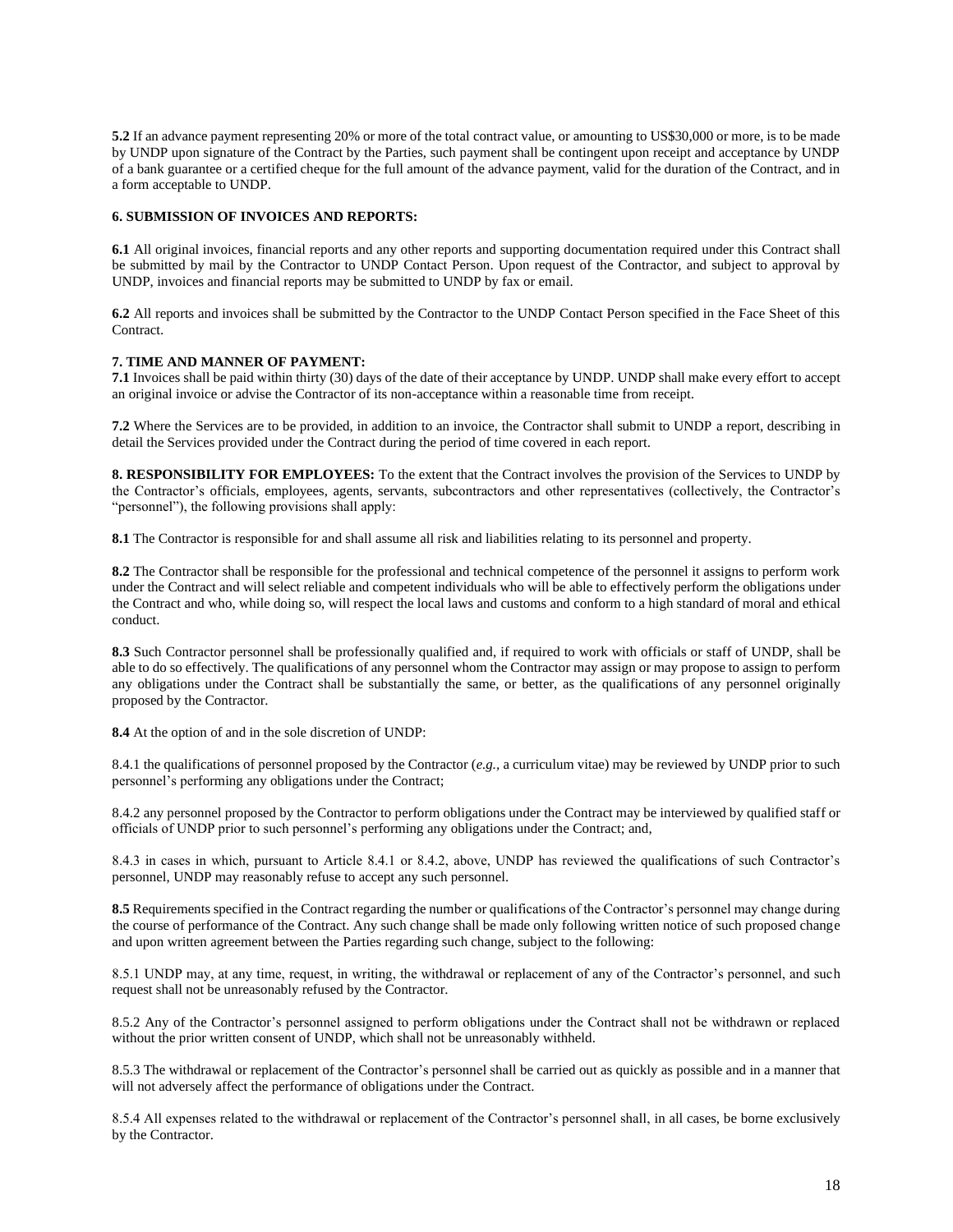8.5.5 Any request by UNDP for the withdrawal or replacement of the Contractor's personnel shall not be considered to be a termination, in whole or in part, of the Contract, and UNDP shall not bear any liability in respect of such withdrawn or replaced personnel.

8.5.6 If a request for the withdrawal or replacement of the Contractor's personnel is *not* based upon a default by or failure on the part of the Contractor to perform its obligations in accordance with the Contract, the misconduct of the personnel, or the inability of such personnel to reasonably work together with UNDP officials and staff, then the Contractor shall not be liable by reason of any such request for the withdrawal or replacement of the Contractor's personnel for any delay in the performance by the Contractor of its obligations under the Contract that is substantially the result of such personnel's being withdrawn or replaced.

**8.6** Nothing in Articles 8.3, 8.4 and 8.5, above, shall be construed to create any obligations on the part of UNDP with respect to the Contractor's personnel assigned to perform work under the Contract, and such personnel shall remain the sole responsibility of the Contractor.

**8.7** The Contractor shall be responsible for requiring that all personnel assigned by it to perform any obligations under the Contract and who may have access to any premises or other property of UNDP shall:

8.7.1 undergo or comply with security screening requirements made known to the Contractor by UNDP, including but not limited to, a review of any criminal history;

8.7.2 when within UNDP premises or on UNDP property, display such identification as may be approved and furnished by UNDP security officials, and that upon the withdrawal or replacement of any such personnel or upon termination or completion of the Contract, such personnel shall immediately return any such identification to UNDP for cancellation.

**8.8** Within one working day after learning that any of Contractor's personnel who have access to any UNDP premises have been charged by law enforcement authorities with an offense other than a minor traffic offense, the Contractor shall provide written notice to inform UNDP about the particulars of the charges then known and shall continue to inform UNDP concerning all substantial developments regarding the disposition of such charges.

**8.9** All operations of the Contractor, including without limitation, storage of equipment, materials, supplies and parts, within UNDP premises or on UNDP property shall be confined to areas authorized or approved by UNDP. The Contractor's personnel shall not enter or pass through and shall not store or dispose of any of its equipment or materials in any areas within UNDP premises or on UNDP property without appropriate authorization from UNDP.

**8.10** The Contractor shall (i) put in place an appropriate security plan and maintain the security plan, taking into account the security situation in the country where the Services are being provided; and (ii) assume all risks and liabilities related to the Contractor's security, and the full implementation of the security plan.

**8.11** UNDP reserves the right to verify whether such a plan is in place, and to suggest modifications to the plan when necessary. Failure to maintain and implement an appropriate security plan as required hereunder shall be deemed a breach of this contract. Notwithstanding the foregoing, the Contractor shall remain solely responsible for the security of its personnel and for UNDP's property in its custody as set forth in paragraph 8.10 above.

#### **9. ASSIGNMENT:**

**9.1** Except as provided in Article 9.2, below, the Contractor may not assign, transfer, pledge or make any other disposition of the Contract, of any part of the Contract, or of any of the rights, claims or obligations under the Contract except with the prior written authorization of UNDP. Any such unauthorized assignment, transfer, pledge or other disposition, or any attempt to do so, shall not be binding on UNDP. Except as permitted with respect to any approved subcontractors, the Contractor shall not delegate any of its obligations under this Contract, except with the prior written consent of UNDP. Any such unauthorized delegation, or attempt to do so, shall not be binding on UNDP.

**9.2** The Contractor may assign or otherwise transfer the Contract to the surviving entity resulting from a reorganization of the Contractor's operations, *provided that:* 

9.2.1 such reorganization is not the result of any bankruptcy, receivership or other similar proceedings; *and,* 

9.2.2 such reorganization arises from a sale, merger, or acquisition of all or substantially all of the Contractor's assets or ownership interests; *and*,

9.2.3 the Contractor promptly notifies UNDP about such assignment or transfer at the earliest opportunity; *and*,

9.2.4 the assignee or transferee agrees in writing to be bound by all of the terms and conditions of the Contract, and such writing is promptly provided to UNDP following the assignment or transfer.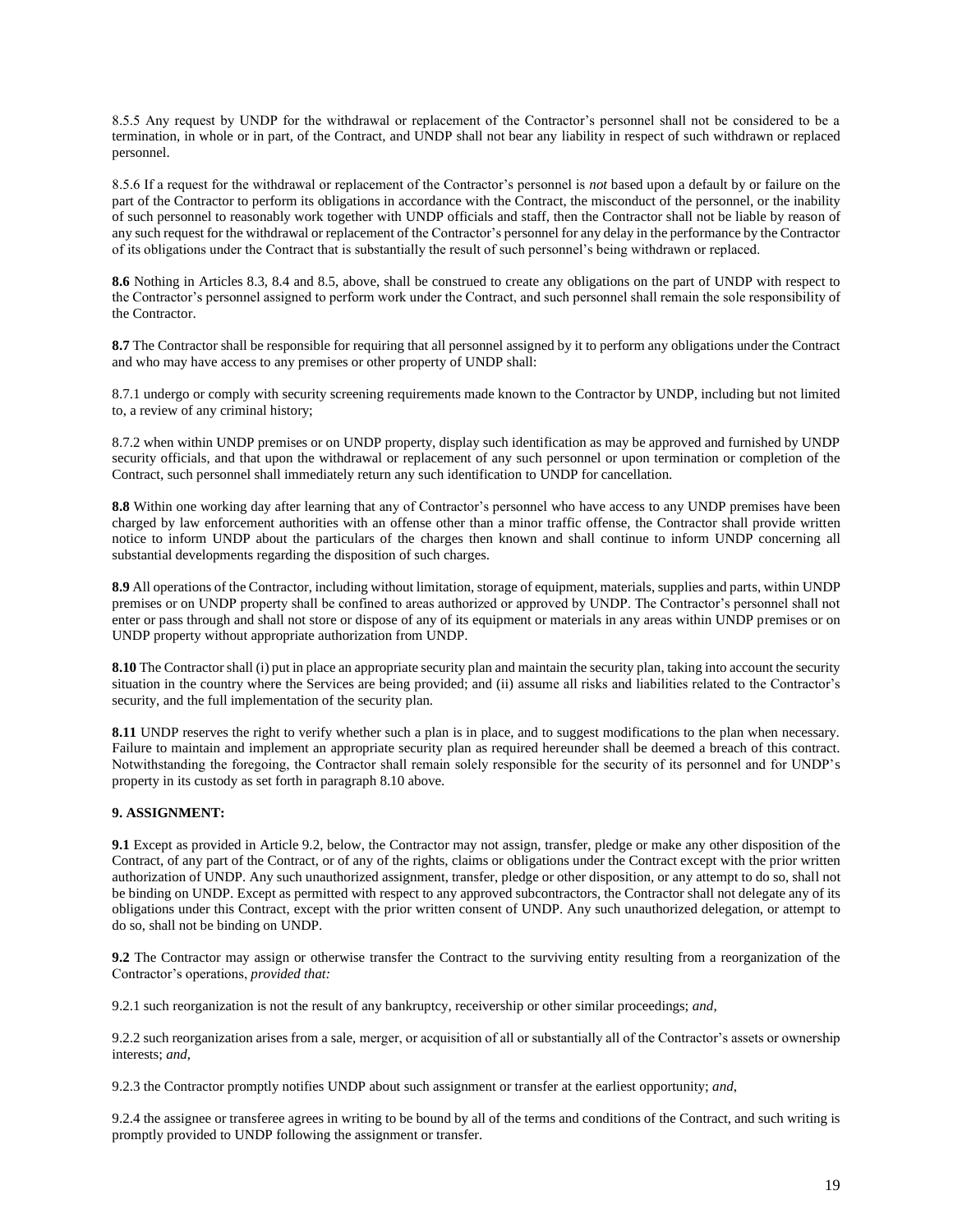**10. SUBCONTRACTING:** In the event that the Contractor requires the services of subcontractors to perform any obligations under the Contract, the Contractor shall obtain the prior written approval of UNDP. UNDP shall be entitled, in its sole discretion, to review the qualifications of any subcontractors and to reject any proposed subcontractor that UNDP reasonably considers is not qualified to perform obligations under the Contract. UNDP shall have the right to require any subcontractor's removal from UNDP premises without having to give any justification therefor. Any such rejection or request for removal shall not, in and of itself, entitle the Contractor to claim any delays in the performance, or to assert any excuses for the non-performance, of any of its obligations under the Contract, and the Contractor shall be solely responsible for all services and obligations performed by its subcontractors. The terms of any subcontract shall be subject to, and shall be construed in a manner that is fully in accordance with, all of the terms and conditions of the Contract.

**11. PURCHASE OF GOODS:** To the extent that the Contract involves any purchase of the Goods, whether in whole or in part, and unless specifically stated otherwise in the Contract, the following conditions shall apply to such purchases under the Contract:

**11.1 DELIVERY OF GOODS:** The Contractor shall hand over or make available the Goods, and UNDP shall receive the Goods, at the place for the delivery of the Goods and within the time for delivery of the Goods specified in the Contract. The Contractor shall provide to UNDP such shipment documentation (including, without limitation, bills of lading, airway bills, and commercial invoices) as are specified in the Contract or, otherwise, as are customarily utilized in the trade. All manuals, instructions, displays and any other information relevant to the Goods shall be in the English language unless otherwise specified in the Contract. Unless otherwise stated in the Contract (including, but not limited to, in any "INCOTERM" or similar trade term), the entire risk of loss, damage to, or destruction of the Goods shall be borne exclusively by the Contractor until physical delivery of the Goods to UNDP in accordance with the terms of the Contract. Delivery of the Goods shall not be deemed in itself as constituting acceptance of the Goods by UNDP.

**11.2 INSPECTION OF THE GOODS:** If the Contract provides that the Goods may be inspected prior to delivery, the Contractor shall notify UNDP when the Goods are ready for pre-delivery inspection. Notwithstanding any pre-delivery inspection, UNDP or its designated inspection agents may also inspect the Goods upon delivery in order to confirm that the Goods conform to applicable specifications or other requirements of the Contract. All reasonable facilities and assistance, including, but not limited to, access to drawings and production data, shall be furnished to UNDP or its designated inspection agents at no charge therefor. Neither the carrying out of any inspections of the Goods nor any failure to undertake any such inspections shall relieve the Contractor of any of its warranties or the performance of any obligations under the Contract.

**11.3 PACKAGING OF THE GOODS:** The Contractor shall package the Goods for delivery in accordance with the highest standards of export packaging for the type and quantities and modes of transport of the Goods. The Goods shall be packed and marked in a proper manner in accordance with the instructions stipulated in the Contract or, otherwise, as customarily done in the trade, and in accordance with any requirements imposed by applicable law or by the transporters and manufacturers of the Goods. The packing, in particular, shall mark the Contract or Purchase Order number and any other identification information provided by UNDP as well as such other information as is necessary for the correct handling and safe delivery of the Goods. Unless otherwise specified in the Contract, the Contractor shall have no right to any return of the packing materials.

**11.4 TRANSPORTATION & FREIGHT:** Unless otherwise specified in the Contract (including, but not limited to, in any "INCOTERM" or similar trade term), the Contractor shall be solely liable for making all transport arrangements and for payment of freight and insurance costs for the shipment and delivery of the Goods in accordance with the requirements of the Contract. The Contractor shall ensure that UNDP receives all necessary transport documents in a timely manner so as to enable UNDP to take delivery of the Goods in accordance with the requirements of the Contract.

**11.5 WARRANTIES:** Unless otherwise specified in the Contract, in addition to and without limiting any other warranties, remedies or rights of UNDP stated in or arising under the Contract, the Contractor warrants and represents that:

11.5.1 The Goods, including all packaging and packing thereof, conform to the technical specifications, are fit for the purposes for which such Goods are ordinarily used and for any purposes expressly made known in writing in the Contract, and shall be of even quality, free from faults and defects in design, material, manufacturer and workmanship;

11.5.2 If the Contractor is not the original manufacturer of the Goods, the Contractor shall provide UNDP with the benefit of all manufacturers' warranties in addition to any other warranties required to be provided under the Contract;

11.5.3 The Goods are of the quality, quantity and description required by the Contract, including when subjected to conditions prevailing in the place of final destination;

11.5.4 The Goods are free from any right of claim by any third-party, including claims of infringement of any intellectual property rights, including, but not limited to, patents, copyright and trade secrets;

11.5.5 The Goods are new and unused;

11.5.6 All warranties will remain fully valid following any delivery of the Goods and for a period of not less than one (1) year following acceptance of the Goods by UNDP in accordance with the Contract;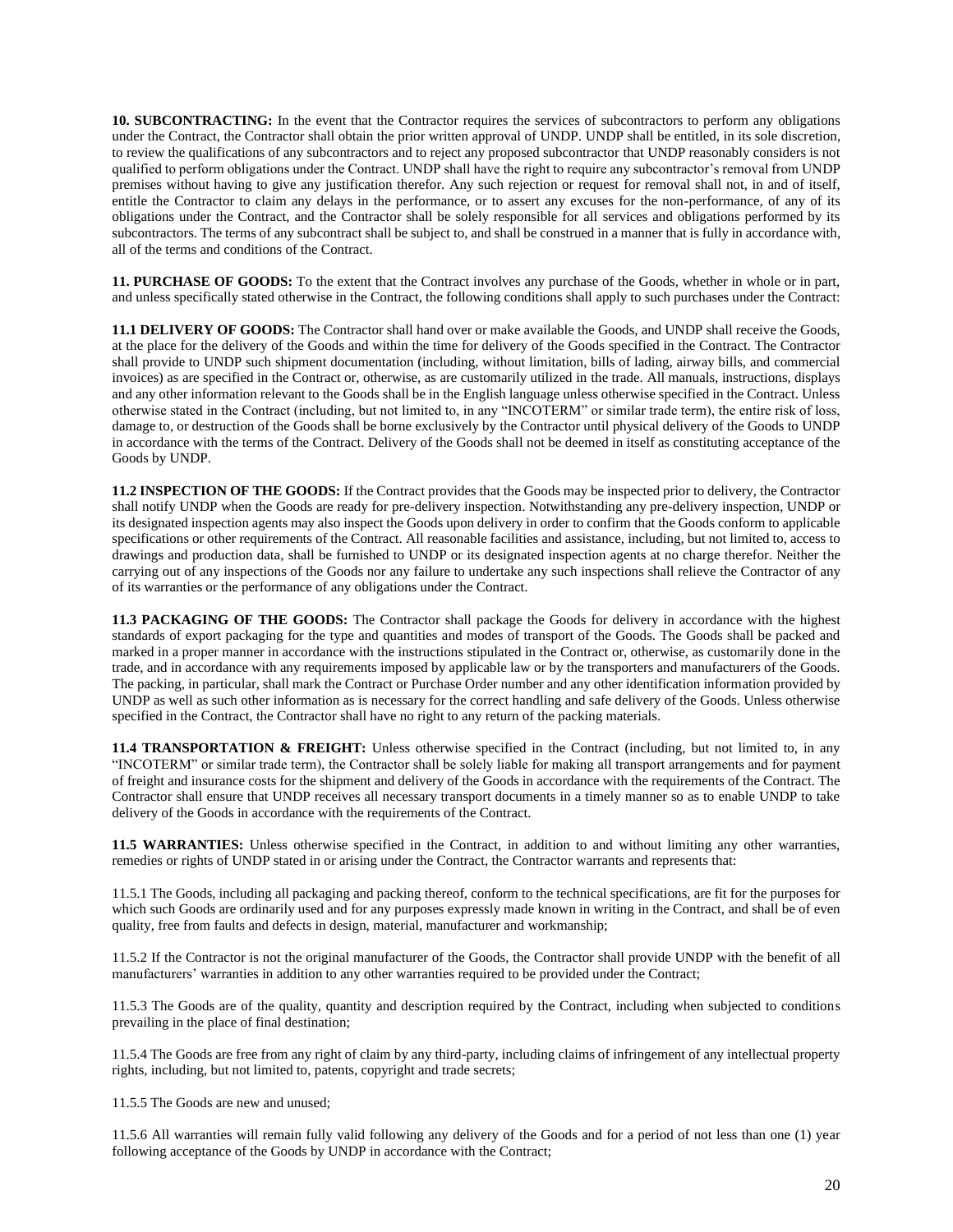11.5.7 During any period in which the Contractor's warranties are effective, upon notice by UNDP that the Goods do not conform to the requirements of the Contract, the Contractor shall promptly and at its own expense correct such non-conformities or, in case of its inability to do so, replace the defective Goods with Goods of the same or better quality or, at its own cost, remove the defective Goods and fully reimburse UNDP for the purchase price paid for the defective Goods; and,

11.5.8 The Contractor shall remain responsive to the needs of UNDP for any services that may be required in connection with any of the Contractor's warranties under the Contract.

**11.6 ACCEPTANCE OF GOODS:** Under no circumstances shall UNDP be required to accept any Goods that do not conform to the specifications or requirements of the Contract. UNDP may condition its acceptance of the Goods upon the successful completion of acceptance tests as may be specified in the Contract or otherwise agreed in writing by the Parties. In no case shall UNDP be obligated to accept any Goods unless and until UNDP has had a reasonable opportunity to inspect the Goods following delivery. If the Contract specifies that UNDP shall provide a written acceptance of the Goods, the Goods shall not be deemed accepted unless and until UNDP in fact provides such written acceptance. In no case shall payment by UNDP in and of itself constitute acceptance of the Goods.

**11.7 REJECTION OF GOODS:** Notwithstanding any other rights of, or remedies available to UNDP under the Contract, in case any of the Goods are defective or otherwise do not conform to the specifications or other requirements of the Contract, UNDP, at its sole option, may reject or refuse to accept the Goods, and within thirty (30) days following receipt of notice from UNDP of such rejection or refusal to accept the Goods, the Contractor shall, in sole option of UNDP:

11.7.1 provide a full refund upon return of the Goods, or a partial refund upon a return of a portion of the Goods, by UNDP; *or,* 

11.7.2 repair the Goods in a manner that would enable the Goods to conform to the specifications or other requirements of the Contract; *or*,

11.7.3 replace the Goods with Goods of equal or better quality; *and*,

11.7.4 pay all costs relating to the repair or return of the defective Goods as well as the costs relating to the storage of any such defective Goods and for the delivery of any replacement Goods to UNDP.

**11.8** In the event that UNDP elects to return any of the Goods for the reasons specified in Article 11.7, above, UNDP may procure the Goods from another source. In addition to any other rights or remedies available to UNDP under the Contract, including, but not limited to, the right to terminate the Contract, the Contractor shall be liable for any additional cost beyond the balance of the Contract price resulting from any such procurement, including, *inter alia*, the costs of engaging in such procurement, and UNDP shall be entitled to compensation from the Contractor for any reasonable expenses incurred for preserving and storing the Goods for the Contractor's account.

**11.9 TITLE:** The Contractor warrants and represents that the Goods delivered under the Contract are unencumbered by any third party's title or other property rights, including, but not limited to, any liens or security interests. Unless otherwise expressly provided in the Contract, title in and to the Goods shall pass from the Contractor to UNDP upon delivery of the Goods and their acceptance by UNDP in accordance with the requirements of the Contract.

**11.10 EXPORT LICENSING:** The Contractor shall be responsible for obtaining any export license required with respect to the Goods, products, or technologies, including software, sold, delivered, licensed or otherwise provided to UNDP under the Contract. The Contractor shall procure any such export license in an expeditious manner. Subject to and without any waiver of the privileges and immunities of UNDP, UNDP shall lend the Contractor all reasonable assistance required for obtaining any such export license. Should any Governmental entity refuse, delay or hinder the Contractor's ability to obtain any such export license, the Contractor shall promptly consult with UNDP to enable UNDP to take appropriate measures to resolve the matter.

#### **12. INDEMNIFICATION**:

**12.1** The Contractor shall indemnify, defend, and hold and save harmless, UNDP, and its officials, agents and employees, from and against all suits, proceedings, claims, demands, losses and liability of any kind or nature brought by any third party against UNDP, including, but not limited to, all litigation costs and expenses, attorney's fees, settlement payments and damages, based on, arising from, or relating to:

12.1.1 allegations or claims that the possession of or use by UNDP of any patented device, any copyrighted material, or any other goods, property or services provided or licensed to UNDP under the terms of the Contract, in whole or in part, separately or in a combination contemplated by the Contractor's published specifications therefor, or otherwise specifically approved by the Contractor, constitutes an infringement of any patent, copyright, trademark, or other intellectual property right of any third party; *or,*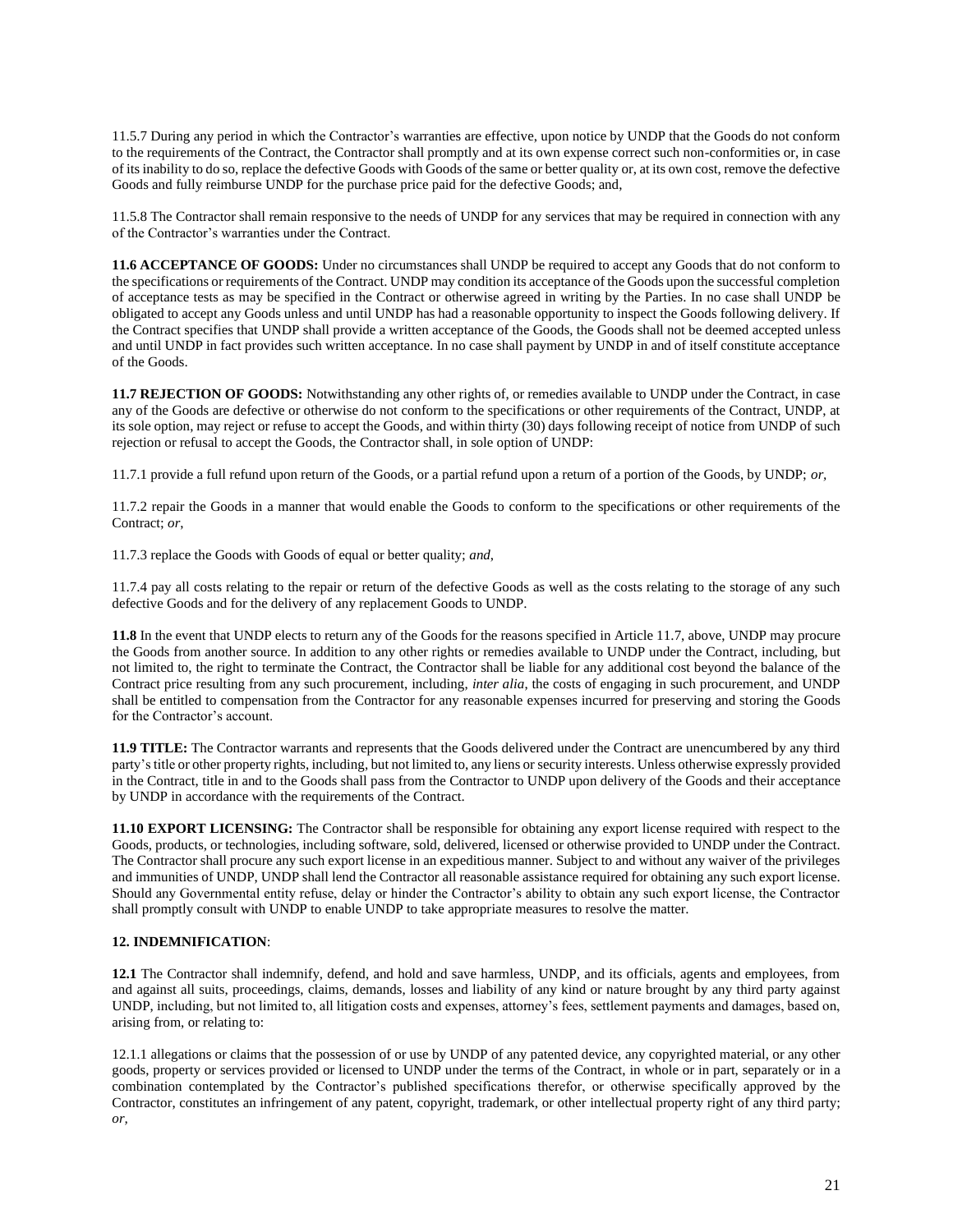12.1.2 any acts or omissions of the Contractor, or of any subcontractor or anyone directly or indirectly employed by them in the performance of the Contract, which give rise to legal liability to anyone not a party to the Contract, including, without limitation, claims and liability in the nature of a claim for workers' compensation.

**12.2** The indemnity set forth in Article 12.1.1, above, shall not apply to:

12.2.1 A claim of infringement resulting from the Contractor's compliance with specific written instructions by UNDP directing a change in the specifications for the goods, property, materials, equipment or supplies to be or used, or directing a manner of performance of the Contract or requiring the use of specifications not normally used by the Contractor; *or* 

12.2.2 A claim of infringement resulting from additions to or changes in any goods, property, materials equipment, supplies or any components thereof furnished under the Contract if UNDP or another party acting under the direction of UNDP made such changes.

**12.3** In addition to the indemnity obligations set forth in this Article 12, the Contractor shall be obligated, at its sole expense, to defend UNDP and its officials, agents and employees, pursuant to this Article 12, regardless of whether the suits, proceedings, claims and demands in question actually give rise to or otherwise result in any loss or liability.

**12.4** UNDP shall advise the Contractor about any such suits, proceedings, claims, demands, losses or liability within a reasonable period of time after having received actual notice thereof. The Contractor shall have sole control of the defense of any such suit, proceeding, claim or demand and of all negotiations in connection with the settlement or compromise thereof, except with respect to the assertion or defense of the privileges and immunities of UNDP or any matter relating thereto, for which only UNDP itself is authorized to assert and maintain. UNDP shall have the right, at its own expense, to be represented in any such suit, proceeding, claim or demand by independent counsel of its own choosing.

**12.5** In the event the use by UNDP of any Goods, property or Services provided or licensed to UNDP by the Contractor, in whole or in part, in any suit or proceeding, is for any reason enjoined, temporarily or permanently, or is found to infringe any patent, copyright, trademark or other intellectual property right, or in the event of a settlement, is enjoined, limited or otherwise interfered with, then the Contractor, at its sole cost and expense, shall, promptly, either:

12.5.1 procure for UNDP the unrestricted right to continue using such Goods or Services provided to UNDP;

12.5.2 replace or modify the Goods and/or or Services provided to UNDP, or part thereof, with the equivalent or better Goods and/or Services, or part thereof, that is non-infringing; *or*,

12.5.3 refund to UNDP the full price paid by UNDP for the right to have or use such Goods, property or Services, or part thereof.

#### **13. INSURANCE AND LIABILITY**:

**13.1** The Contractor shall pay UNDP promptly for all loss, destruction, or damage to the property of UNDP caused by the Contractor's personnel or by any of its subcontractors or anyone else directly or indirectly employed by the Contractor or any of its subcontractors in the performance of the Contract.

**13.2** Unless otherwise provided in the Contract, prior to commencement of performance of any other obligations under the Contract, and subject to any limits set forth in the Contract, the Contractor shall take out and shall maintain for the entire term of the Contract, for any extension thereof, and for a period following any termination of the Contract reasonably adequate to deal with losses:

13.2.1 insurance against all risks in respect of its property and any equipment used for the performance of the Contract;

13.2.2 workers' compensation insurance, or its equivalent, or employer's liability insurance, or its equivalent, with respect to the Contractor's personnel sufficient to cover all claims for injury, death and disability, or any other benefits required to be paid by law, in connection with the performance of the Contract;

13.2.3 liability insurance in an adequate amount to cover all claims, including, but not limited to, claims for death and bodily injury, products and completed operations liability, loss of or damage to property, and personal and advertising injury, arising from or in connection with the Contractor's performance under the Contract, including, but not limited to, liability arising out of or in connection with the acts or omissions of the Contractor, its personnel, agents, or invitees, or the use, during the performance of the Contract, of any vehicles, boats, airplanes or other transportation vehicles and equipment, whether or not owned by the Contractor; *and*,

13.2.4 such other insurance as may be agreed upon in writing between UNDP and the Contractor.

**13.3** The Contractor's liability policies shall also cover subcontractors and all defense costs and shall contain a standard "cross liability" clause.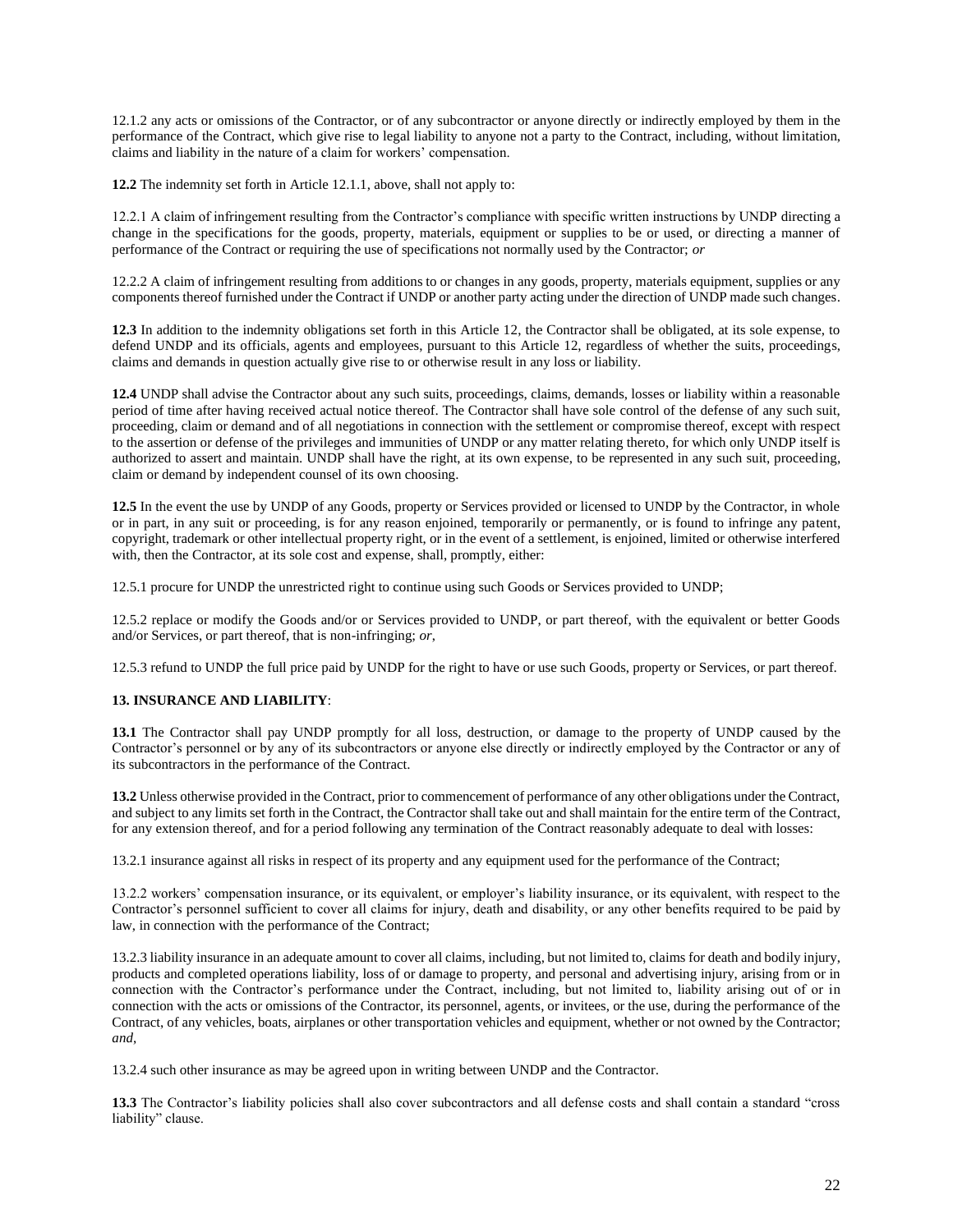**13.4** The Contractor acknowledges and agrees that UNDP accepts no responsibility for providing life, health, accident, travel or any other insurance coverage which may be necessary or desirable in respect of any personnel performing services for the Contractor in connection with the Contract.

**13.5** Except for the workers' compensation insurance or any self-insurance program maintained by the Contractor and approved by UNDP, in its sole discretion, for purposes of fulfilling the Contractor's requirements for providing insurance under the Contract, the insurance policies required under the Contract shall:

13.5.1 name UNDP as an additional insured under the liability policies, including, if required, as a separate endorsement under the policy;

13.5.2 include a waiver of subrogation of the Contractor's insurance carrier's rights against UNDP;

13.5.3 provide that UNDP shall receive written notice from the Contractor's insurance carrier not less than thirty (30) days prior to any cancellation or material change of coverage; *and*,

13.5.4 include a provision for response on a primary and non-contributing basis with respect to any other insurance that may be available to UNDP.

**13.6** The Contractor shall be responsible to fund all amounts within any policy deductible or retention.

**13.7** Except for any self-insurance program maintained by the Contractor and approved by UNDP for purposes of fulfilling the Contractor's requirements for maintaining insurance under the Contract, the Contractor shall maintain the insurance taken out under the Contract with reputable insurers that are in good financial standing and that are acceptable to UNDP. Prior to the commencement of any obligations under the Contract, the Contractor shall provide UNDP with evidence, in the form of certificate of insurance or such other form as UNDP may reasonably require, that demonstrates that the Contractor has taken out insurance in accordance with the requirements of the Contract. UNDP reserves the right, upon written notice to the Contractor, to obtain copies of any insurance policies or insurance program descriptions required to be maintained by the Contractor under the Contract. Notwithstanding the provisions of Article 13.5.3, above, the Contractor shall promptly notify UNDP concerning any cancellation or material change of insurance coverage required under the Contract.

**13.8** The Contractor acknowledges and agrees that neither the requirement for taking out and maintaining insurance as set forth in the Contract nor the amount of any such insurance, including, but not limited to, any deductible or retention relating thereto, shall in any way be construed as limiting the Contractor's liability arising under or relating to the Contract.

**14. ENCUMBRANCES AND LIENS**: The Contractor shall not cause or permit any lien, attachment or other encumbrance by any person to be placed on file or to remain on file in any public office or on file with UNDP against any monies due to the Contractor or that may become due for any work done or against any goods supplied or materials furnished under the Contract, or by reason of any other claim or demand against the Contractor or UNDP.

**15. EQUIPMENT FURNISHED BY UNDP TO THE CONTRACTOR**: Title to any equipment and supplies that may be furnished by UNDP to the Contractor for the performance of any obligations under the Contract shall rest with UNDP, and any such equipment shall be returned to UNDP at the conclusion of the Contract or when no longer needed by the Contractor. Such equipment, when returned to UNDP, shall be in the same condition as when delivered to the Contractor, subject to normal wear and tear, and the Contractor shall be liable to compensate UNDP for the actual costs of any loss of, damage to, or degradation of the equipment that is beyond normal wear and tear.

#### **16. COPYRIGHT, PATENTS AND OTHER PROPRIETARY RIGHTS:**

**16.1** Except as is otherwise expressly provided in writing in the Contract, UNDP shall be entitled to all intellectual property and other proprietary rights including, but not limited to, patents, copyrights, and trademarks, with regard to products, processes, inventions, ideas, know-how, or documents and other materials which the Contractor has developed for UNDP under the Contract and which bear a direct relation to or are produced or prepared or collected in consequence of, or during the course of, the performance of the Contract. The Contractor acknowledges and agrees that such products, documents and other materials constitute works made for hire for UNDP.

**16.2** To the extent that any such intellectual property or other proprietary rights consist of any intellectual property or other proprietary rights of the Contractor: (i) that pre-existed the performance by the Contractor of its obligations under the Contract, or (ii) that the Contractor may develop or acquire, or may have developed or acquired, independently of the performance of its obligations under the Contract, UNDP does not and shall not claim any ownership interest thereto, and the Contractor grants to UNDP a perpetual license to use such intellectual property or other proprietary right solely for the purposes of and in accordance with the requirements of the Contract.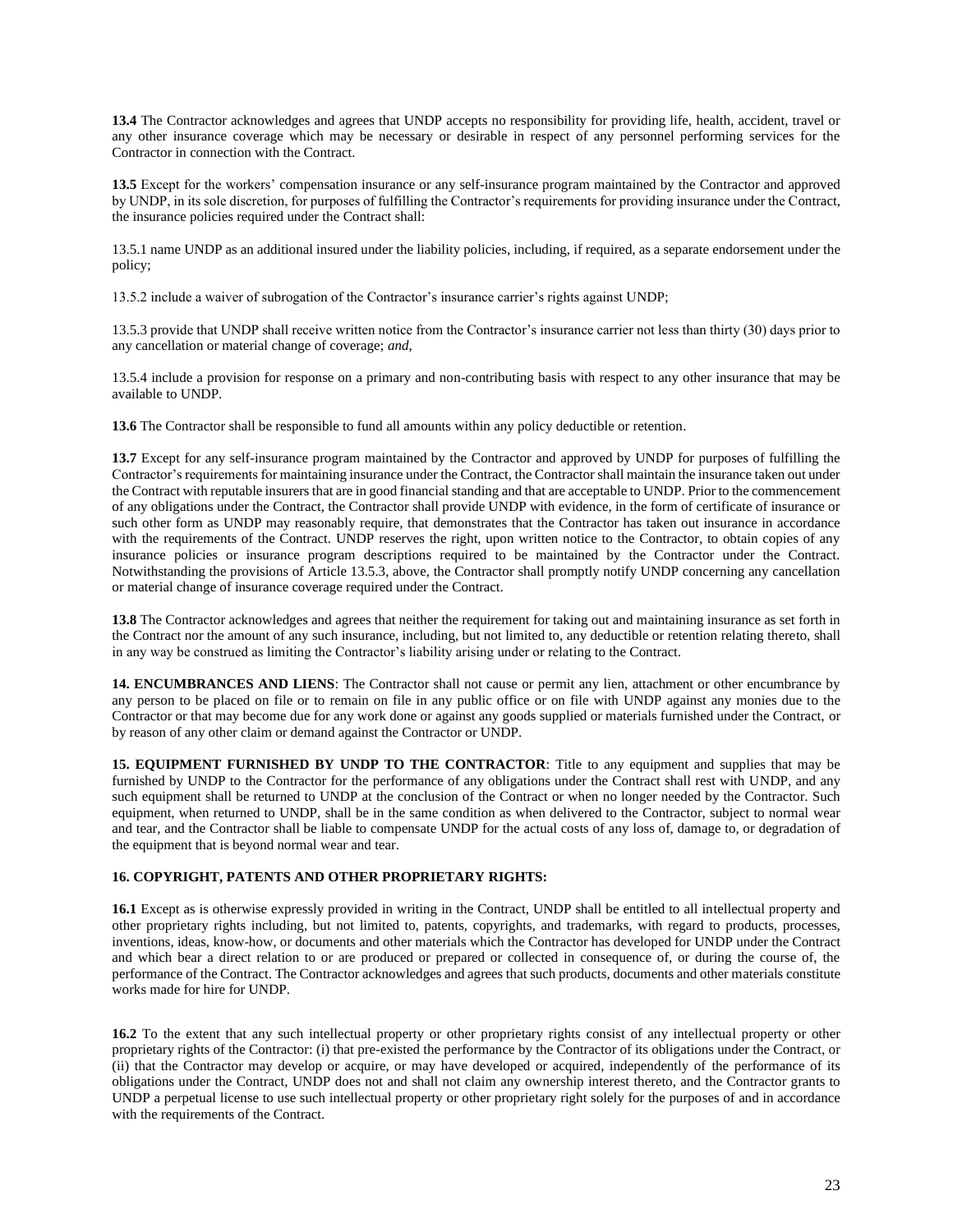**16.3** At the request of UNDP, the Contractor shall take all necessary steps, execute all necessary documents and generally assist in securing such proprietary rights and transferring or licensing them to UNDP in compliance with the requirements of the applicable law and of the Contract.

**16.4** Subject to the foregoing provisions, all maps, drawings, photographs, mosaics, plans, reports, estimates, recommendations, documents, and all other data compiled by or received by the Contractor under the Contract shall be the property of UNDP, shall be made available for use or inspection by UNDP at reasonable times and in reasonable places, shall be treated as confidential, and shall be delivered only to UNDP authorized officials on completion of work under the Contract.

**17. PUBLICITY, AND USE OF THE NAME, EMBLEM OR OFFICIAL SEAL OF UNDP OR THE UNITED NATIONS:**  The Contractor shall not advertise or otherwise make public for purposes of commercial advantage or goodwill that it has a contractual relationship with UNDP, nor shall the Contractor, in any manner whatsoever use the name, emblem or official seal of UNDP or the United Nations, or any abbreviation of the name of UNDP or the United Nations in connection with its business or otherwise without the written permission of UNDP.

**18. CONFIDENTIAL NATURE OF DOCUMENTS AND INFORMATION**: Information and data that is considered proprietary by either Party or that is delivered or disclosed by one Party ("Discloser") to the other Party ("Recipient") during the course of performance of the Contract, and that is designated as confidential ("Information"), shall be held in confidence by that Party and shall be handled as follows:

**18.1** The Recipient shall:

18.1.1 use the same care and discretion to avoid disclosure, publication or dissemination of the Discloser's Information as it uses with its own similar Information that it does not wish to disclose, publish or disseminate; *and*,

18.1.2 use the Discloser's Information solely for the purpose for which it was disclosed.

**18.2** Provided that the Recipient has a written agreement with the following persons or entities requiring them to treat the Information confidential in accordance with the Contract and this Article 18, the Recipient may disclose Information to:

18.2.1 any other party with the Discloser's prior written consent; *and*,

18.2.2 the Recipient's employees, officials, representatives and agents who have a need to know such Information for purposes of performing obligations under the Contract, and employees officials, representatives and agents of any legal entity that it controls, controls it, or with which it is under common control, who have a need to know such Information for purposes of performing obligations under the Contract, *provided that,* for these purposes a controlled legal entity means:

18.2.2.1 a corporate entity in which the Party owns or otherwise controls, whether directly or indirectly, over fifty percent (50%) of voting shares thereof; *or*,

18.2.2.2 any entity over which the Party exercises effective managerial control; *or*,

18.2.2.3 for the United Nations, a principal or subsidiary organ of the United Nations established in accordance with the Charter of the United Nations.

**18.3** The Contractor may disclose Informat*ion to the ext*ent required by law, *provided that*, subject to and without any waiver of the privileges and immunities of the United Nations, the Contractor will give UNDP sufficient prior notice of *a* request for the disclosure of Information in order to allow UNDP to have a reasonable opportunity to take protective measures or such other action as may be appropriate before any such disclosure is made.

**18.4** UNDP may disclose Information to the extent as required pursuant to the Charter of the United Nations, or pursuant to resolutions or regulations of the General Assembly or rules promulgated thereunder.

**18.5** The Recipient shall not be precluded from disclosing Information that is obtained by the Recipient from a third party without restriction, is disclosed by the Discloser to a third party without any obligation of confidentiality, is previously known by the Recipient, or at any time is developed by the Recipient completely independently of any disclosures hereunder.

**18.6** These obligations and restrictions of confidentiality shall be effective during the term of the Contract, including any extension thereof, and, unless otherwise provided in the Contract, shall remain effective following any termination of the Contract.

#### **19. FORCE MAJEURE; OTHER CHANGES IN CONDITIONS**:

**19.1** In the event of and as soon as possible after the occurrence of any cause constituting *force majeure*, the affected Party shall give notice and full particulars in writing to the other Party, of such occurrence or cause if the affected Party is thereby rendered unable, wholly or in part, to perform its obligations and meet its responsibilities under the Contract. The affected Party shall also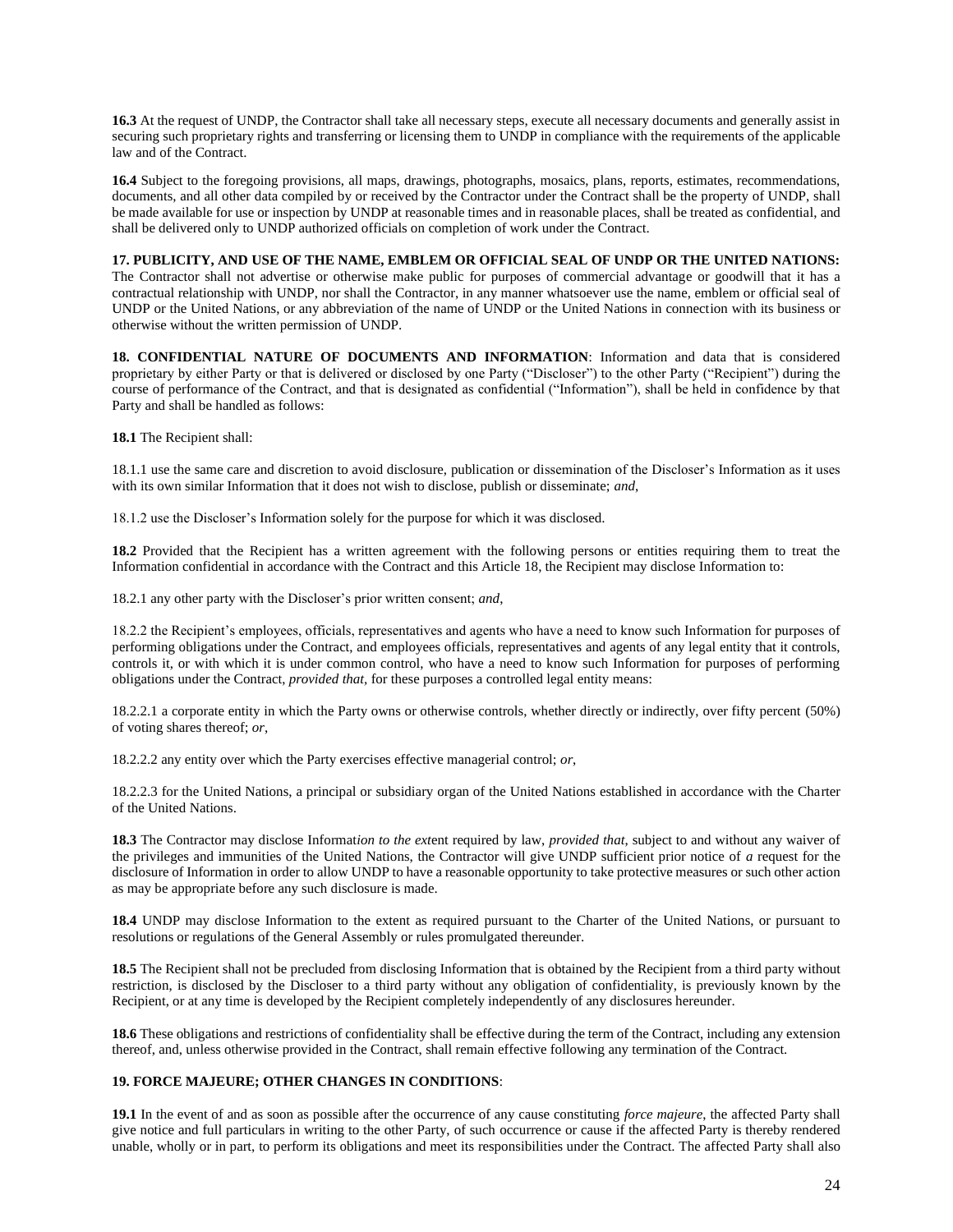notify the other Party of any other changes in condition or the occurrence of any event which interferes or threatens to interfere with its performance of the Contract. Not more than fifteen (15) days following the provision of such notice of *force majeure* or other changes in condition or occurrence, the affected Party shall also submit a statement to the other Party of estimated expenditures that will likely be incurred for the duration of the change in condition or the event of *force majeure*. On receipt of the notice or notices required hereunder, the Party not affected by the occurrence of a cause constituting *force majeure* shall take such action as it reasonably considers to be appropriate or necessary in the circumstances, including the granting to the affected Party of a reasonable extension of time in which to perform any obligations under the Contract.

**19.2** If the Contractor is rendered unable, wholly or in part, by reason of *force majeure* to perform its obligations and meet its responsibilities under the Contract, UNDP shall have the right to suspend or terminate the Contract on the same terms and conditions as are provided for in Article 20, "Termination," except that the period of notice shall be seven (7) days instead of thirty (30) days. In any case, UNDP shall be entitled to consider the Contractor permanently unable to perform its obligations under the Contract in case the Contractor is unable to perform its obligations, wholly or in part, by reason of *force majeure* for any period in excess of ninety (90) days.

**19.3** *Force majeure* as used herein means any unforeseeable and irresistible act of nature, any act of war (whether declared or not), invasion, revolution, insurrection, terrorism, or any other acts of a similar nature or force, *provided that* such acts arise from causes beyond the control and without the fault or negligence of the Contractor. The Contractor acknowledges and agrees that, with respect to any obligations under the Contract that the Contractor must perform in areas in which UNDP is engaged in, preparing to engage in, or disengaging from any peacekeeping, humanitarian or similar operations, any delays or failure to perform such obligations arising from or relating to harsh conditions within such areas, or to any incidents of civil unrest occurring in such areas, shall not, in and of itself, constitute *force majeure* under the Contract.

#### **20. TERMINATION**:

**20.1** Either Party may terminate the Contract for cause, in whole or in part, upon thirty (30) day's notice, in writing, to the other Party. The initiation of conciliation or arbitral proceedings in accordance with Article 23 "Settlement of Disputes," below, shall not be deemed to be a "cause" for or otherwise to be in itself a termination of the Contract.

**20.2** UNDP may terminate the Contract at any time by providing written notice to the Contractor in any case in which the mandate of UNDP applicable to the performance of the Contract or the funding of UNDP applicable to the Contract is curtailed or terminated, whether in whole or in part. In addition, unless otherwise provided by the Contract, upon sixty (60) day's advance written notice to the Contractor, UNDP may terminate the Contract without having to provide any justification therefor.

**20.3** In the event of any termination of the Contract, upon receipt of notice of termination that has been issued by UNDP, the Contractor shall, except as may be directed by UNDP in the notice of termination or otherwise in writing:

20.3.1 take immediate steps to bring the performance of any obligations under the Contract to a close in a prompt and orderly manner, and in doing so, reduce expenses to a minimum;

20.3.2 refrain from undertaking any further or additional commitments under the Contract as of and following the date of receipt of such notice;

20.3.3 place no further subcontracts or orders for materials, services, or facilities, except as UNDP and the Contractor agree in writing are necessary to complete any portion of the Contract that is not terminated;

20.3.4 terminate all subcontracts or orders to the extent they relate to the portion of the Contract terminated;

20.3.5 transfer title and deliver to UNDP the fabricated or unfabricated parts, work in process, completed work, supplies, and other material produced or acquired for the portion of the Contract terminated;

20.3.6 deliver all completed or partially completed plans, drawings, information, and other property that, if the Contract had been completed, would be required to be furnished to UNDP thereunder;

20.3.7 complete performance of the work not terminated; *and*,

20.3.8 take any other action that may be necessary, or that UNDP may direct in writing, for the minimization of losses and for the protection and preservation of any property, whether tangible or intangible, related to the Contract that is in the possession of the Contractor and in which UNDP has or may be reasonably expected to acquire an interest.

**20.4** In the event of any termination of the Contract, UNDP shall be entitled to obtain reasonable written accountings from the Contractor concerning all obligations performed or pending in accordance with the Contract. In addition, UNDP shall not be liable to pay the Contractor except for those Goods satisfactorily delivered and/or Services satisfactorily provided to UNDP in accordance with the requirements of the Contract, but only if such Goods or Services were ordered, requested or otherwise provided prior to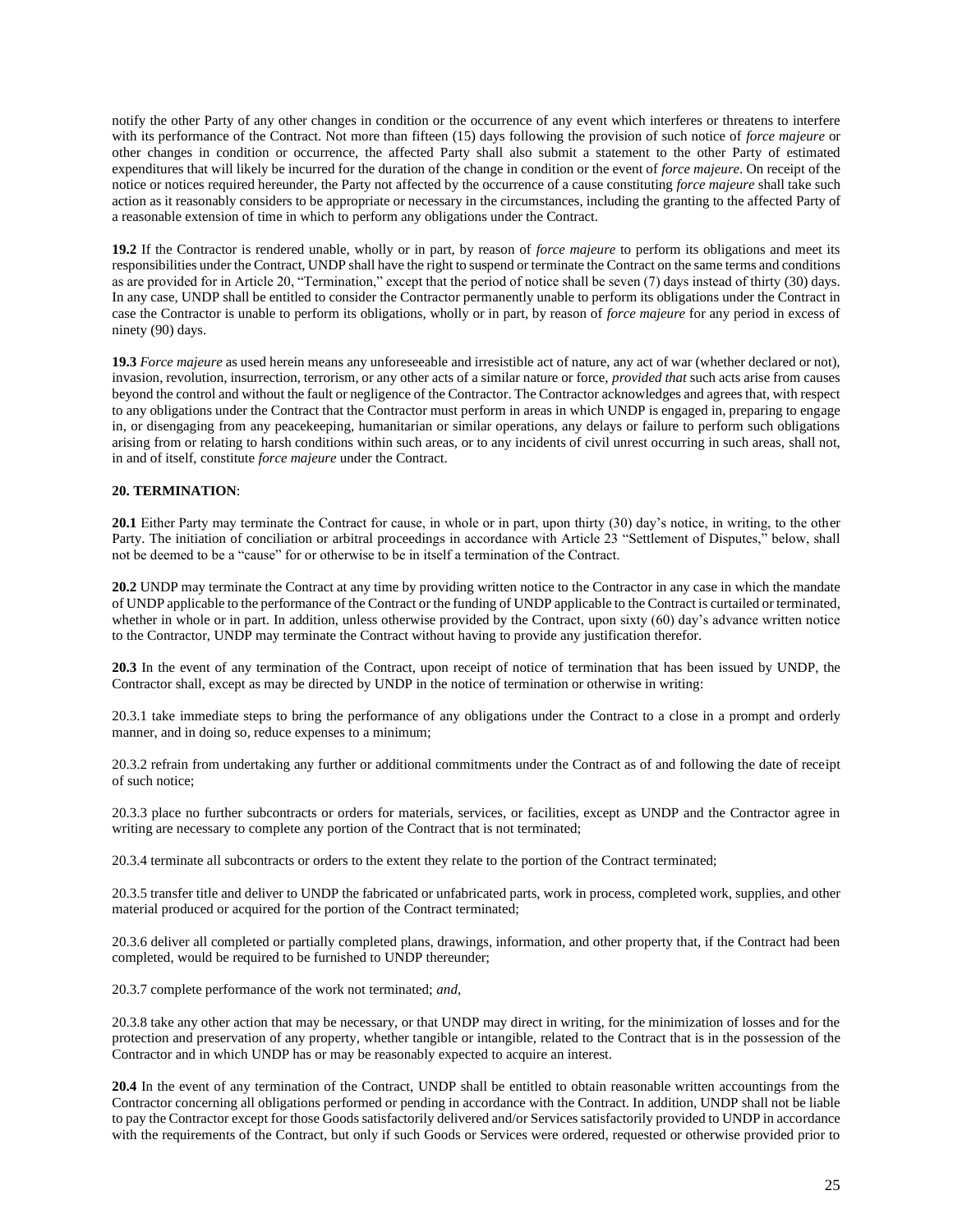the Contractor's receipt of notice of termination from UNDP or prior to the Contractor's tendering of notice of termination to UNDP.

**20.5** UNDP may, without prejudice to any other right or remedy available to it, terminate the Contract forthwith in the event that:

20.5.1 the Contractor is adjudged bankrupt, or is liquidated, or becomes insolvent, or applies for a moratorium or stay on any payment or repayment obligations, or applies to be declared insolvent;

20.5.2 the Contractor is granted a moratorium or a stay, or is declared insolvent;

20.5.3 the Contractor makes an assignment for the benefit of one or more of its creditors;

20.5.4 a Receiver is appointed on account of the insolvency of the Contractor;

20.5.5 the Contractor offers a settlement in lieu of bankruptcy or receivership; *or,* 

20.5.6 UNDP reasonably determines that the Contractor has become subject to a materially adverse change in its financial condition that threatens to substantially affect the ability of the Contractor to perform any of its obligations under the Contract.

**20.6** Except as prohibited by law, the Contractor shall be bound to compensate UNDP for all damages and costs, including, but not limited to, all costs incurred by UNDP in any legal or non-legal proceedings, as a result of any of the events specified in Article 20.5, above, and resulting from or relating to a termination of the Contract, even if the Contractor is adjudged bankrupt, or is granted a moratorium or stay or is declared insolvent. The Contractor shall immediately inform UNDP of the occurrence of any of the events specified in Article 20.5, above, and shall provide UNDP with any information pertinent thereto.

**20.7** The provisions of this Article 20 are without prejudice to any other rights or remedies of UNDP under the Contract or otherwise.

**21. NON-WAIVER OF RIGHTS**: The failure by either Party to exercise any rights available to it, whether under the Contract or otherwise, shall not be deemed for any purposes to constitute a waiver by the other Party of any such right or any remedy associated therewith, and shall not relieve the Parties of any of their obligations under the Contract.

**22. NON-EXCLUSIVITY:** Unless otherwise specified in the Contract, UNDP shall have no obligation to purchase any minimum quantities of goods or services from the Contractor, and UNDP shall have no limitation on its right to obtain goods or services of the same kind, quality and quantity described in the Contract, from any other source at any time.

#### **23. SETTLEMENT OF DISPUTES**:

**23.1 AMICABLE SETTLEMENT**: The Parties shall use their best efforts to amicably settle any dispute, controversy, or claim arising out of the Contract or the breach, termination, or invalidity thereof. Where the Parties wish to seek such an amicable settlement through conciliation, the conciliation shall take place in accordance with the Conciliation Rules then obtaining of the United Nations Commission on International Trade Law ("UNCITRAL"), or according to such other procedure as may be agreed between the Parties in writing.

**23.2 ARBITRATION**: Any dispute, controversy, or claim between the Parties arising out of the Contract or the breach, termination, or invalidity thereof, unless settled amicably under Article 23.1, above, within sixty (60) days after receipt by one Party of the other Party's written request for such amicable settlement, shall be referred by either Party to arbitration in accordance with the UNCITRAL Arbitration Rules then obtaining. The decisions of the arbitral tribunal shall be based on general principles of international commercial law. The arbitral tribunal shall be empowered to order the return or destruction of goods or any property, whether tangible or intangible, or of any confidential information provided under the Contract, order the termination of the Contract, or order that any other protective measures be taken with respect to the goods, services or any other property, whether tangible or intangible, or of any confidential information provided under the Contract, as appropriate, all in accordance with the authority of the arbitral tribunal pursuant to Article 26 ("Interim measures") and Article 34 ("Form and effect of the award") of the UNCITRAL Arbitration Rules. The arbitral tribunal shall have no authority to award punitive damages. In addition, unless otherwise expressly provided in the Contract, the arbitral tribunal shall have no authority to award interest in excess of the London Inter-Bank Offered Rate ("LIBOR") then prevailing, and any such interest shall be simple interest only. The Parties shall be bound by any arbitration award rendered as a result of such arbitration as the final adjudication of any such dispute, controversy, or claim.

**24. PRIVILEGES AND IMMUNITIES**: Nothing in or relating to the Contract shall be deemed a waiver, express or implied, of any of the privileges and immunities of the United Nations, including its subsidiary organs.

#### **25. TAX EXEMPTION**:

**25.1** Article II, Section 7, of the Convention on the Privileges and Immunities of the United Nations provides, *inter alia*, that the United Nations, including its subsidiary organs, is exempt from all direct taxes, except charges for public utility services, and is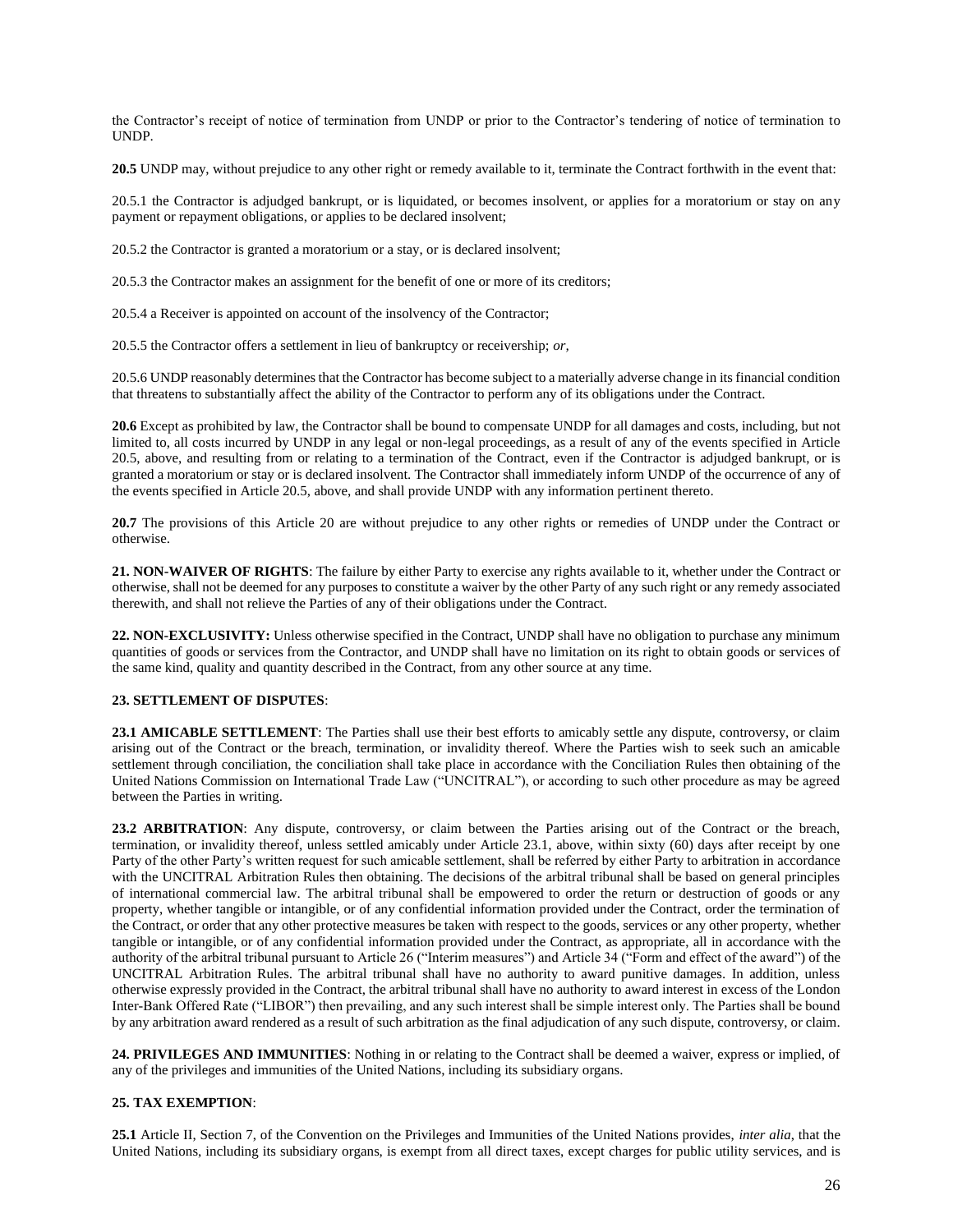exempt from customs restrictions, duties, and charges of a similar nature in respect of articles imported or exported for its official use. In the event any governmental authority refuses to recognize the exemptions of UNDP from such taxes, restrictions, duties, or charges, the Contractor shall immediately consult with UNDP to determine a mutually acceptable procedure.

**25.2** The Contractor authorizes UNDP to deduct from the Contractor's invoices any amount representing such taxes, duties or charges, unless the Contractor has consulted with UNDP before the payment thereof and UNDP has, in each instance, specifically authorized the Contractor to pay such taxes, duties, or charges under written protest. In that event, the Contractor shall provide UNDP with written evidence that payment of such taxes, duties or charges has been made and appropriately authorized, and UNDP shall reimburse the Contractor for any such taxes, duties, or charges so authorized by UNDP and paid by the Contractor under written protest.

#### **26. MODIFICATIONS**:

**26.1** No modification or change in this Contract shall be valid and enforceable against UNDP unless executed in writing by the duly authorized representatives of the Parties.

**26.2** If the Contract shall be extended for additional periods in accordance with the terms and conditions of the Contract, the terms and conditions applicable to any such extended term of the Contract shall be the same terms and conditions as set forth in the Contract, unless the Parties shall have agreed otherwise pursuant to a valid amendment concluded in accordance with Article 26.1, above.

**26.3** The terms or conditions of any supplemental undertakings, licenses, or other forms of agreement concerning any Goods or Services provided under the Contract shall not be valid and enforceable against UNDP nor in any way shall constitute an agreement by UNDP thereto unless any such undertakings, licenses or other forms are the subject of a valid amendment concluded in accordance with Article 26.1, above.

#### **27. AUDITS AND INVESTIGATIONS**:

**27.1** Each invoice paid by UNDP shall be subject to a post-payment audit by auditors, whether internal or external, of UNDP or by other authorized and qualified agents of UNDP at any time during the term of the Contract and for a period of three (3) years following the expiration or prior termination of the Contract.

**27.2** UNDP may conduct investigations relating to any aspect of the Contract or the award thereof, the obligations performed under the Contract, and the operations of the Contractor generally relating to performance of the Contract at any time during the term of the Contract and for a period of three (3) years following the expiration or prior termination of the Contract.

**27.3** The Contractor shall provide its full and timely cooperation with any such inspections, post-payment audits or investigations. Such cooperation shall include, but shall not be limited to, the Contractor's obligation to make available its personnel and any relevant documentation for such purposes at reasonable times and on reasonable conditions and to grant to UNDP access to the Contractor's premises at reasonable times and on reasonable conditions in connection with such access to the Contractor's personnel and relevant documentation. The Contractor shall require its agents, including, but not limited to, the Contractor's attorneys, accountants or other advisers, to reasonably cooperate with any inspections, post-payment audits or investigations carried out by UNDP hereunder.

**27.4** UNDP shall be entitled to a refund from the Contractor for any amounts shown by such audits or investigations to have been paid by UNDP other than in accordance with the terms and conditions of the Contract. The Contractor also agrees that, where applicable, donors to UNDP whose funding is the source of, in whole or in part, the funding for the procurement of Goods and/or Services which are the subject of this Contract, shall have direct recourse to the Contractor for the recovery of any funds determined by UNDP to have been used in violation of or inconsistent with this Contract.

#### **28. LIMITATION ON ACTIONS**:

**28.1** Except with respect to any indemnification obligations in Article 12, above, or as are otherwise set forth in the Contract, any arbitral proceedings in accordance with Article 23.2, above, arising out of the Contract must be commenced within three years after the cause of action has accrued.

**28.2** The Parties further acknowledge and agree that, for these purposes, a cause of action shall accrue when the breach actually occurs, or, in the case of latent defects, when the injured Party knew or should have known all of the essential elements of the cause of action, or in the case of a breach of warranty, when tender of delivery is made, except that, if a warranty extends to future performance of the goods or any process or system and the discovery of the breach consequently must await the time when such goods or other process or system is ready to perform in accordance with the requirements of the Contract, the cause of action accrues when such time of future performance actually begins.

**29. ESSENTIAL TERMS**: The Contractor acknowledges and agrees that each of the provisions in Articles 30 to 36 hereof constitutes an essential term of the Contract and that any breach of any of these provisions shall entitle UNDP to terminate the Contract or any other contract with UNDP immediately upon notice to the Contractor, without any liability for termination charges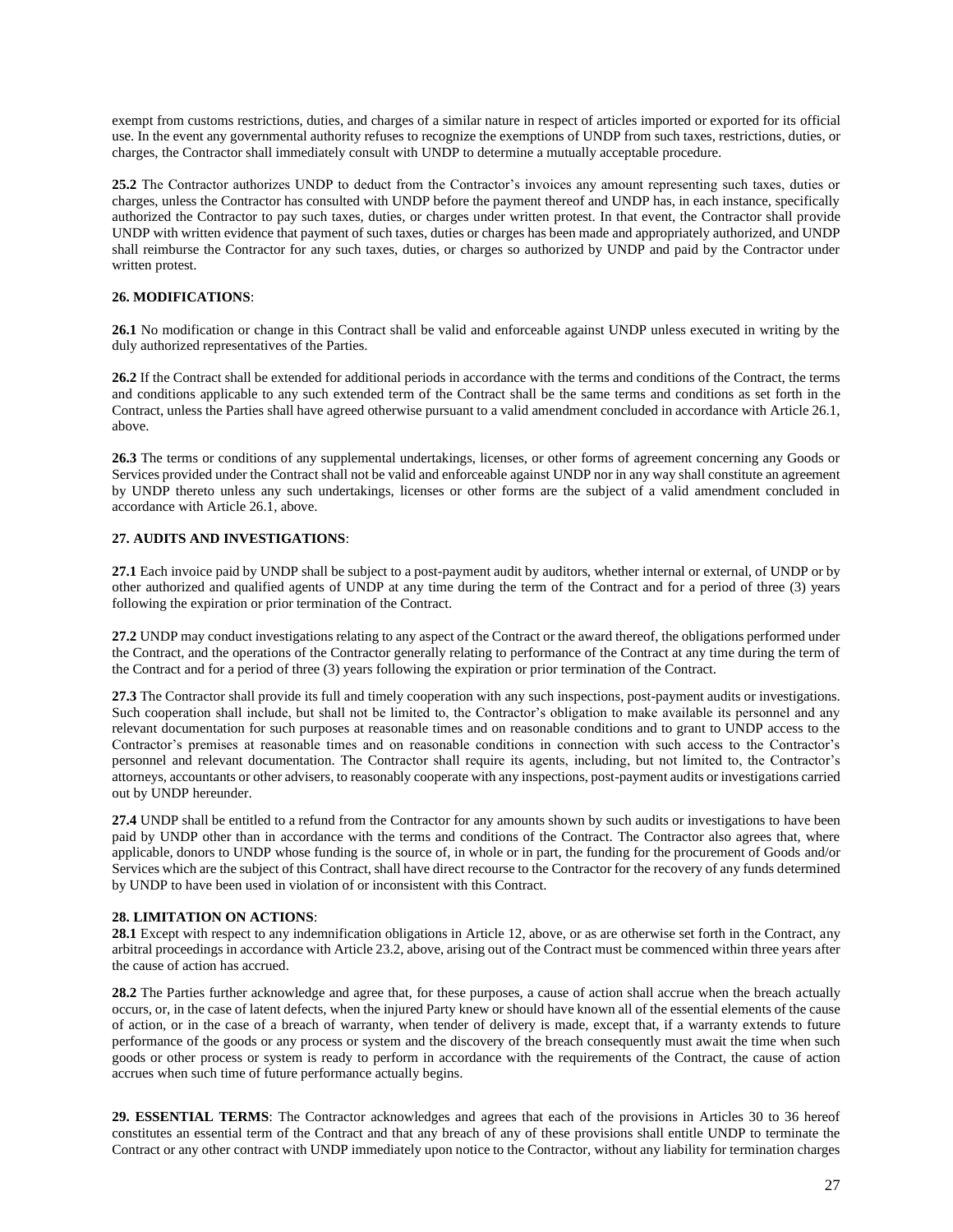or any other liability of any kind. In addition, nothing herein shall limit the right of UNDP to refer any alleged breach of the said essential terms to the relevant national authorities for appropriate legal action.

**30. SOURCE OF INSTRUCTIONS:** The Contractor shall neither seek nor accept instructions from any authority external to UNDP in connection with the performance of its obligations under the Contract. Should any authority external to UNDP seek to impose any instructions concerning or restrictions on the Contractor's performance under the Contract, the Contractor shall promptly notify UNDP and provide all reasonable assistance required by UNDP. The Contractor shall not take any action in respect of the performance of its obligations under the Contract that may adversely affect the interests of UNDP or the United Nations, and the Contractor shall perform its obligations under the Contract with the fullest regard to the interests of UNDP.

**31. STANDARDS OF CONDUCT:** The Contractor warrants that it has not and shall not offer any direct or indirect benefit arising from or related to the performance of the Contract, or the award thereof, to any representative, official, employee or other agent of UNDP. The Contractor shall comply with all laws, ordinances, rules and regulations bearing upon the performance of its obligations under the Contract. In addition, in the performance of the Contract, the Contractor shall comply with the Standards of Conduct set forth in the Secretary General's Bulletin ST/SGB/2002/9 of 18 June 2002, entitled "Regulations Governing the Status, Basic Rights and Duties of Officials other than Secretariat Officials, and Expert on Mission" and ST/SGB/2006/15 of 26 December 2006 on "Post-employment restrictions", and shall also comply with and be subject to the requirements of the following documents then in force at the time of signature of the Contract:

**31.1** The UN Supplier Code of Conduct;

**31.2** UNDP Policy on Fraud and other Corrupt Practices ("UNDP Anti-fraud Policy");

**31.3** UNDP Office of Audit and Investigations (OAI) Investigation Guidelines;

**31.4** UNDP Social and Environmental Standards (SES), including the related Accountability Mechanism;

**31.5** UNDP Vendor Sanctions Policy; and

**31.6** All security directives issued by UNDP.

The Contractor acknowledges and agrees that it has read and is familiar with the requirements of the foregoing documents which are available online at www.undp.org or at http://www.undp.org/content/undp/en/home/operations/procurement/business/. In making such acknowledgement, the Contractor represents and warrants that it is in compliance with the requirements of the foregoing, and will remain in compliance throughout the term of this Contract.

**32. OBSERVANCE OF THE LAW**: The Contractor shall comply with all laws, ordinances, rules, and regulations bearing upon the performance of its obligations under the Contract. In addition, the Contractor shall maintain compliance with all obligations relating to its registration as a qualified vendor of goods or services to UNDP, as such obligations are set forth in UNDP vendor registration procedures.

**33. CHILD LABOR**: The Contractor represents and warrants that neither it, its parent entities (if any), nor any of the Contractor's subsidiary or affiliated entities (if any) is engaged in any practice inconsistent with the rights set forth in the Convention on the Rights of the Child, including Article 32 thereof, which, *inter alia*, requires that a child shall be protected from performing any work that is likely to be hazardous or to interfere with the child's education, or to be harmful to the child's health or physical, mental, spiritual, moral, or social development.

**34. MINES**: The Contractor represents and warrants that neither it, its parent entities (if any), nor any of the Contractor's subsidiaries or affiliated entities (if any) is engaged in the sale or manufacture of anti-personnel mines or components utilized in the manufacture of anti-personnel mines.

#### **35. SEXUAL EXPLOITATION:**

**35.1** In the performance of the Contract, the Contractor shall comply with the Standards of Conduct set forth in the Secretary-General's bulletin ST/SGB/2003/13 of 9 October 2003, concerning "Special measures for protection from sexual exploitation and sexual abuse." In particular, the Contractor shall not engage in any conduct that would constitute sexual exploitation or sexual abuse, as defined in that bulletin.

**35.2** The Contractor shall take all appropriate measures to prevent sexual exploitation or abuse of anyone by its employees or any other persons engaged and controlled by the Contractor to perform any services under the Contract. For these purposes, sexual activity with any person less than eighteen years of age, regardless of any laws relating to consent, shall constitute the sexual exploitation and abuse of such person. In addition, the Contractor shall refrain from, and shall take all reasonable and appropriate measures to prohibit its employees or other persons engaged and controlled by it from exchanging any money, goods, services, or other things of value, for sexual favors or activities, or from engaging any sexual activities that are exploitive or degrading to any person.